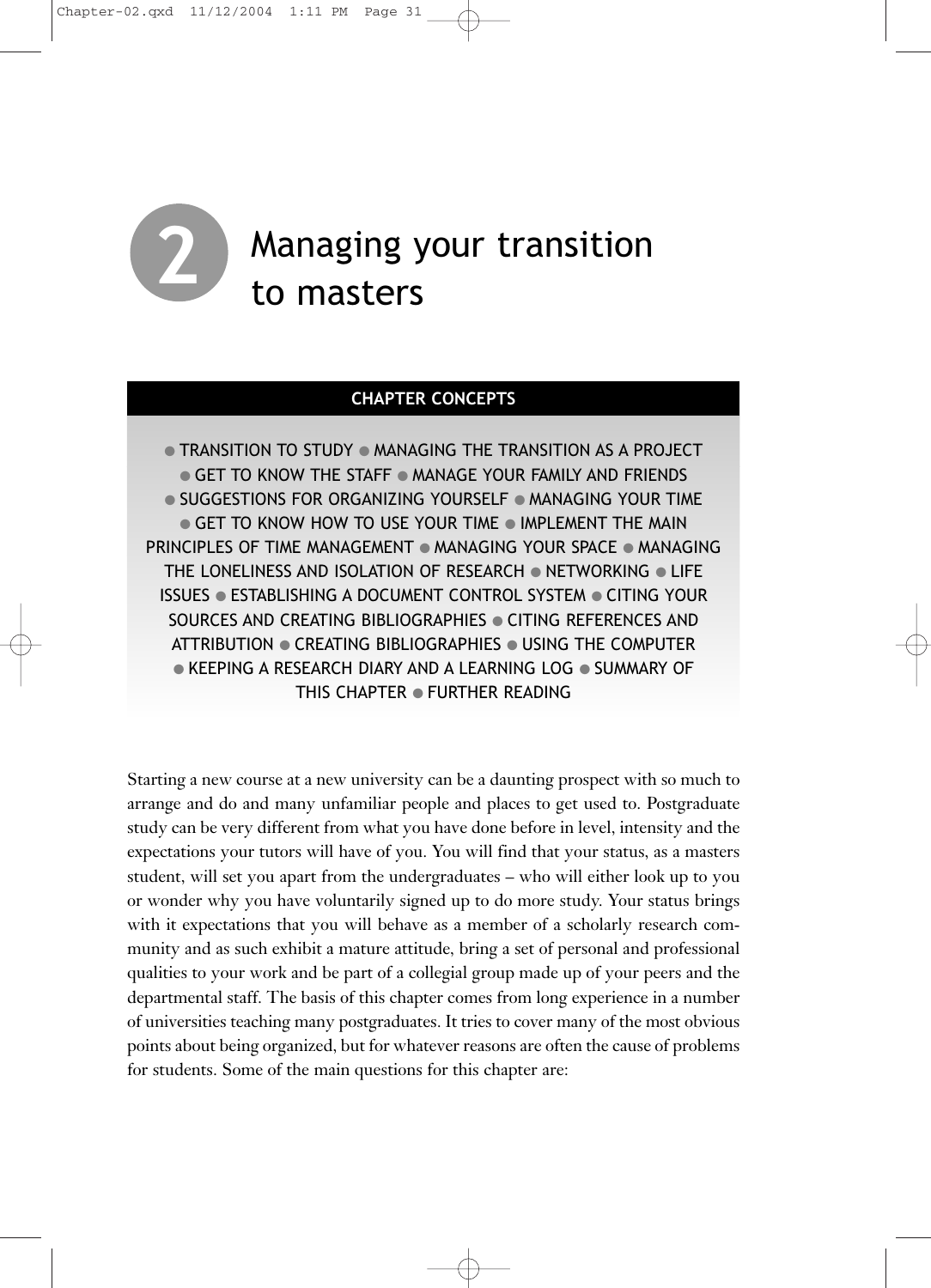#### 3 2 / ESSENTIAL PREPARATION FOR YOUR DISSERTATION

- 1 How can you prepare for doing your masters research?
- 2 With so much to do, what are some of the ways to manage time and resources?
- 3 What kind of project management system will you need?

The intent therefore, while it may seem a little patronizing in parts and makes assumptions that students have families, is to look at how you might manage the transition to becoming a postgraduate, at how to become an active member of the research community, at life issues, and at how to set up a management system for the substantial amounts of information you will generate when doing your dissertation.

## Transition to study

Moving from undergraduate to postgraduate study or from the workplace into the academic environment is like starting a new life. Many things, people, procedures and even finding your way around may, at first, be difficult. Added to this is the tendency for most masters courses to be intensive, even though they last for one to three years. For full-time students the norm is a 12-month course and for the part-time student 24 to 36 months. It is normal for the dissertation element of masters courses to begin, for full-time students, after the first semester, and for part-time students in the second half of year two. This means you may have about six to nine months to complete your dissertation on the full-time mode and between 24 to 36 on the part-time mode. It is essential, therefore, that you adapt quickly to your new environment and position and this means managing the transition to being a masters student in two to three weeks.

#### MANAGING THE TRANSITION AS A PROJECT

One way of approaching the transition is to see it as an opportunity to practise your project management skills and to exercise some of your personal qualities. You need to define the objectives for the transition period, and these will be:

- to become familiar with the geography of the university, especially the department;
- ♦ to become familiar with the procedures governing your course, especially the dissertation;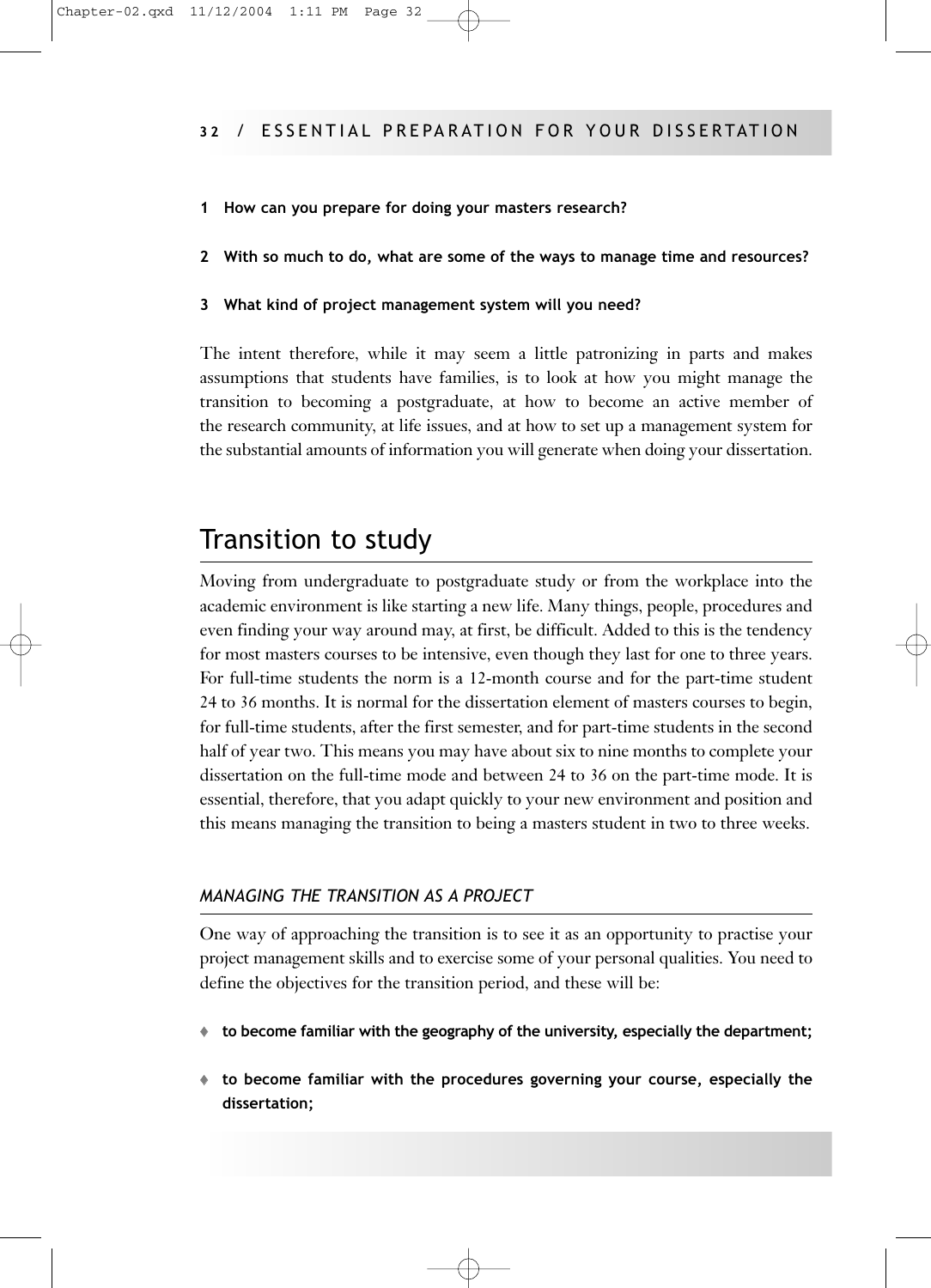#### MANAGING YOUR TRANSITION TO MASTERS / 3 3

- ♦ to get to know who is who among the staff, how to contact them, what roles and responsibilities they have, especially the course director, and do not forget to find out who the departmental secretary is and where their office is; and
- to identify and check on important dates, especially for submission of course work.

It is seldom that any student has the time before their course to get to know the department. It is therefore important to gather as much information as you can on any initial visits, such as open days and interview days. As you are the 'customer' you have the right to make reasonable requests for all necessary information about the course you will be doing including staff lists, timetables and maps. It is now usual for most good universities to provide pre-start packs that contain most of the information you will need for your first couple of weeks. It is important to read your 'course handbook', as it is sometimes called, before you start – do not file it away, as it contains important information that tutors will expect you to know before you start your course.

#### GET TO KNOW THE STAFF

One of the key activities for you in the first week is to get to know the staff who are significant contributors to or administrators of your course. Normally there will be a time in the first week when you and your peers are introduced to the department, usually over some social function. Use this to go around and introduce yourself personally to each member of staff, talking to them about their speciality and about research they may be doing. This will be one of your first rounds of 'networking' in your new community.

Getting to know staff will help you in a number of ways, including:

- ♦ being able to ask questions without feeling awkward because they do not know you;
- going to see them about research ideas you have for your dissertation;
- borrowing materials for your research and reading; and
- ♦ seeking pastoral support for your learning and course work, especially when things are not going to plan and you feel you need to talk to someone.

Departments with an 'open culture' normally support what is called the open-door policy. This is when you do not need to make an appointment to see a member of staff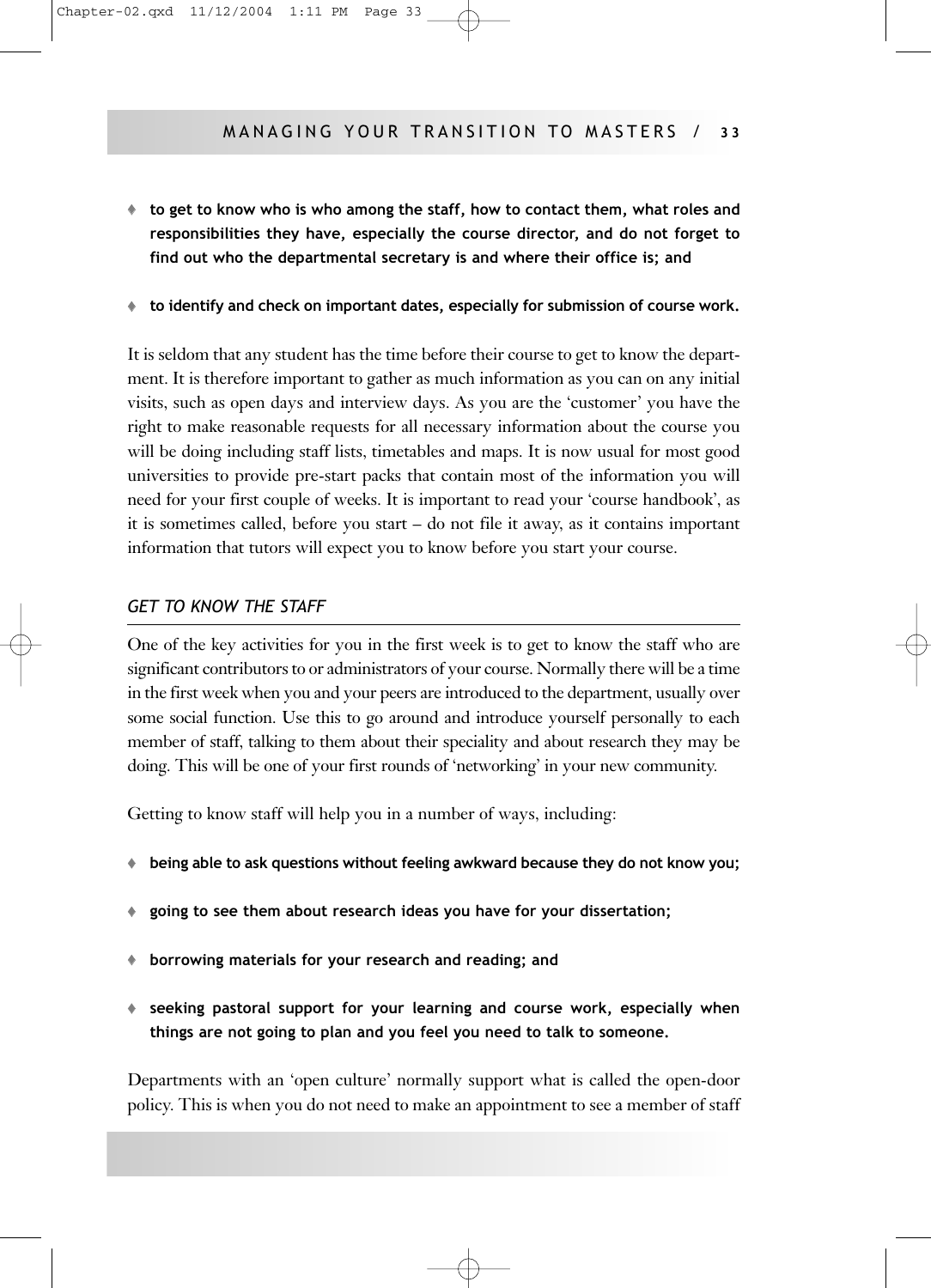#### 3 4 / ESSENTIAL PREPARATION FOR YOUR DISSERTATION



FIGURE 2.1 THE IMPORTANCE OF YOUR MASTERS IN YOUR LIFE

if it's a quick question. However, if you think you will need more than five minutes, make an appointment to guarantee the time with them. Access to staff is therefore important. So ensure you have the information on how to contact individual staff via telephone, e-mail, post and fax and also the departmental secretary. Use these methods to keep staff informed of your activities, especially if you are unable to attend a scheduled tutorial or class or you want to seek advice on a research idea. It helps staff if they have some idea of your research idea before you turn up to discuss it. E-mailing it to them in advance will allow them to think about it and to give you better feedback when you see them.

#### MANAGE YOUR FAMILY AND FRIENDS

Most people have a range of commitments outside university – family, friends and leisure activities, and, of course, paid work. Trying to keep up with all your usual activities simultaneously with doing your masters may not be possible and you may need to give up some things while you are studying. Try also to keep a balance between your study and other commitments, family, friends and social life generally.

Figure 2.1 shows the main spheres of most people's lives when they embark on doing a masters course. As you can see, the masters element is not only larger than the others but overlaps them. This is intended to show how doing a masters takes time away from the others to become the most dominant and demanding part of your life while you are on your course. There are two approaches you can take to this situation. One is to ignore all your family and friends and have no social life to focus exclusively on your masters work. Some people do this believing their masters research is their life. If this 'works' for you then this is fine, but do not be pressured by others into this form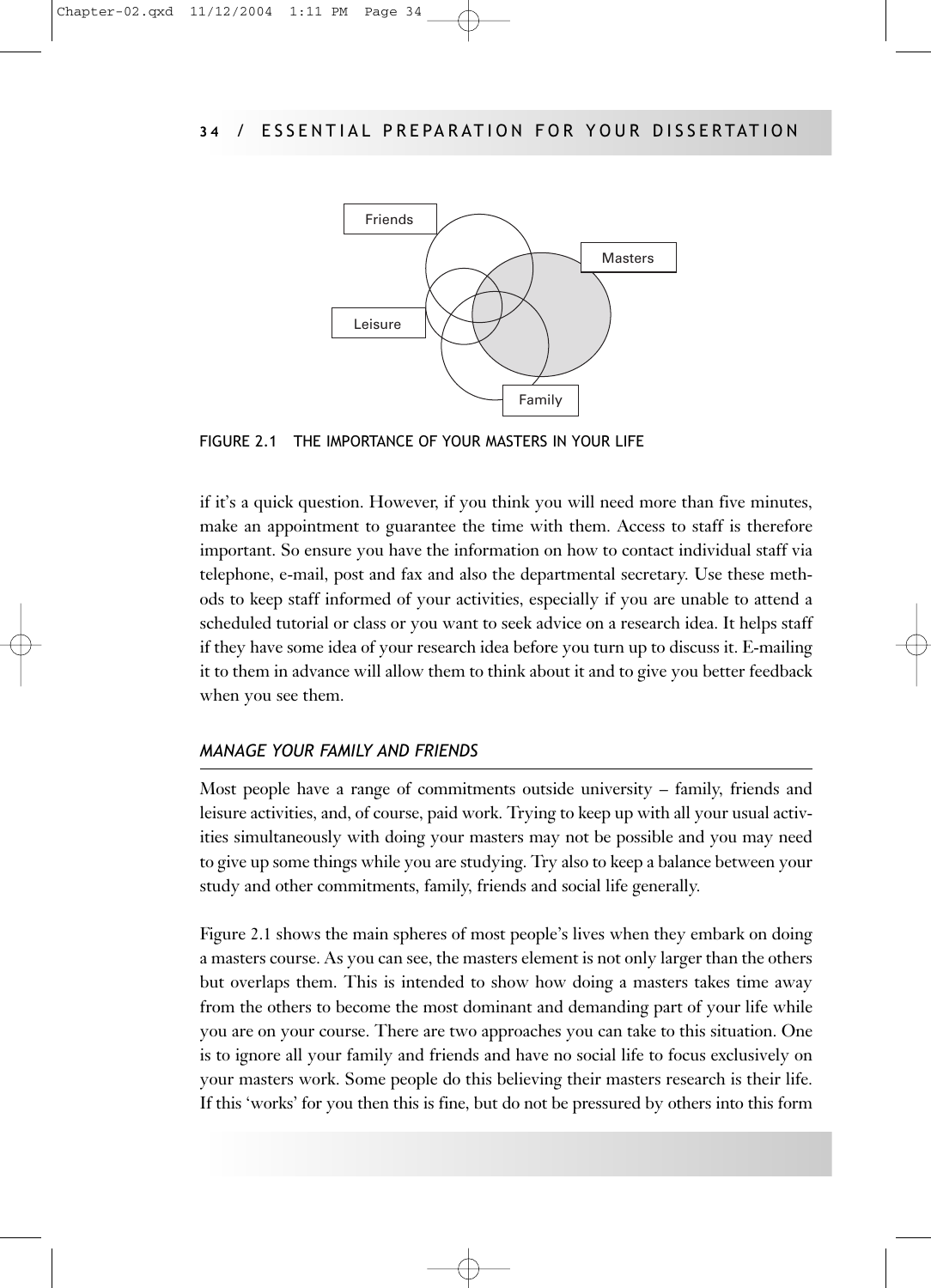### MANAGING YOUR TRANSITION TO MASTERS / 3 5

of existence. What we mean by this is that peer students will often exaggerate how much time they devote to their research, making it seem that you are spending too much time on other things. To suddenly drop all you have done before, the people you know and your leisure activities (hobbies and interests) to focus on your research can be unhealthy both mentally and physically and can therefore impact on the very thing – your masters research – that you sacrificed so much for. Any activity, including research, which largely excludes all others is excessive and can become compulsive behaviour, and when this happens you may need your family and friends to help you recover.

The second approach you may take, and the one we strongly recommend, is to see your research as a part of your life for now, as something that will be over in a relatively short period of time. This means, if you can, involving your family and friends in your ambitions, even if it is simply telling them about what you are doing, but not in too much detail as this will probably make you seem like a bore. By letting the significant people in your life know about your ambition they are more likely to believe they are a part of it and give the necessary support when you need it. This often ranges from taking the children to the park for a couple of hours while you work on some data analysis or taking you to the pub for some needed relief, to the ultimate help, which is proofreading something you have written. Never turn this kind of help away when it is offered because to do so may mean it is not offered again. As an aside, it can often be said that without the support of family and friends many students would not complete their masters – especially those doing it part-time. Husbands, wives and partners will often know your dissertation as well as you do and as such they deserve some form of qualification because it is they who have made sacrifices and taken on extra responsibilities so that you can do your masters. Having said this, do be prepared for the 'Educating Rita' situation. This is when people close to you, for whatever reason, resent what you are trying to achieve for yourself.

## Suggestions for organizing yourself

It is important therefore to maintain your domestic life by finding ways to manage your time and the expectations others can reasonably have of your energies while you are doing your masters research. Whatever way you do this, it is usually tied to your particular personal circumstances, but I, from my own experience, suggest the following points – based on planning your activities and the expectations others may have of you – as suggestions you may wish to use.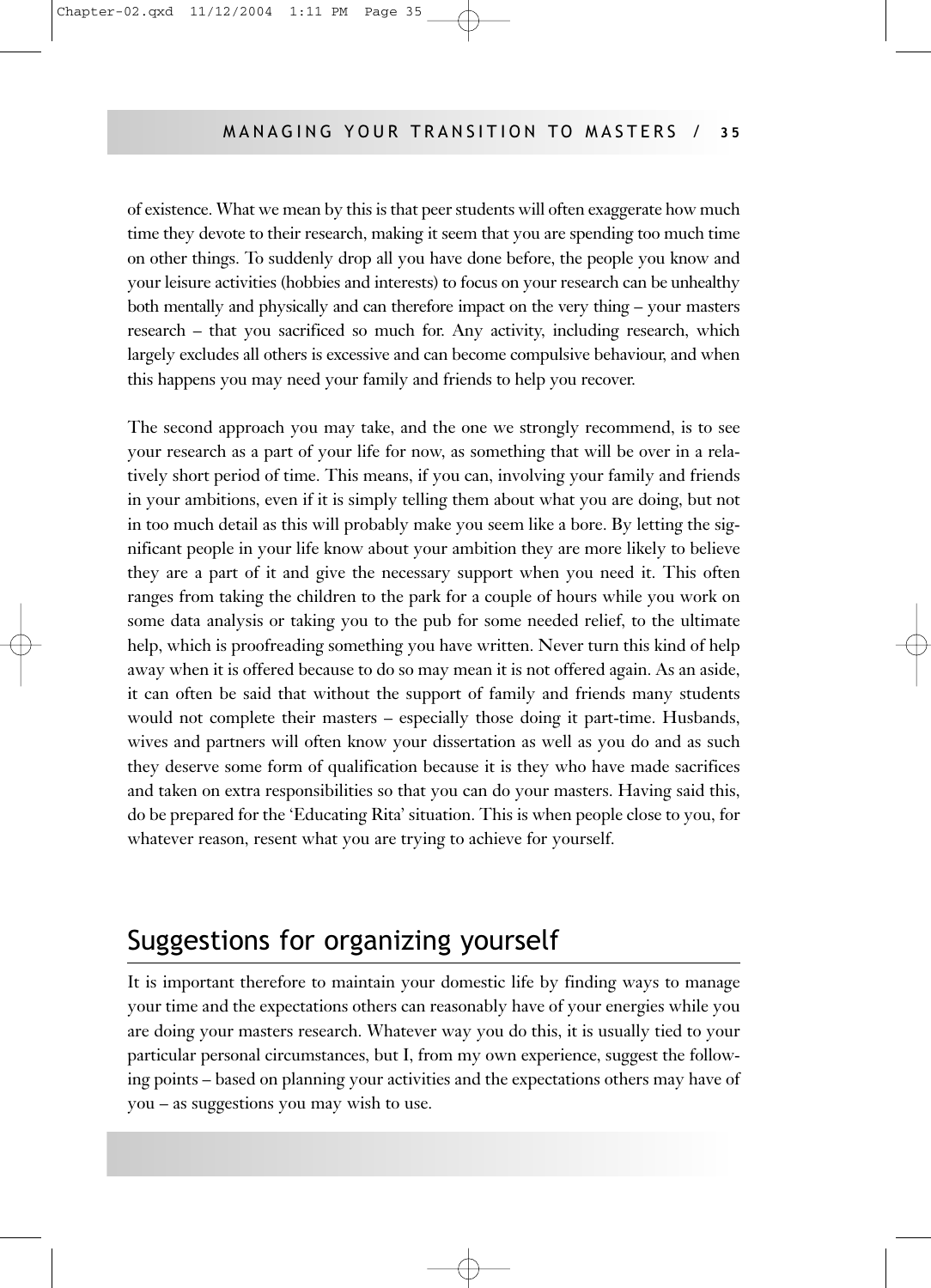#### 3 6 / ESSENTIAL PREPARATION FOR YOUR DISSERTATION

- ♦ Plan the year When possible plan ahead. This means long- and short-term planning. Long term when you start your masters, draw up a timetable so you and your family know what commitments you will have and when. Things to include are deadlines for course work, times for attending university and, importantly, blocks of time you will need for work in the library or at home for study. Remember to build in to your schedule holiday time because you and your family and friends will need an occasional break from your masters research. If you go away from home for your holiday, say abroad; one thing we strongly advise against is taking work with you. Sitting on the beach reading a text book or, even worse, doing work on a lap-top computer, is very sad.
- ♦ Plan weekly and for the next day On a weekly and daily basis make lists of what needs to be done. This means listing many of your normal routines and domestic tasks so as not to forget them, as this can easily be done when you are doing research. Do the same for your course-related tasks, listing what you need to do this week especially for major tasks coming up in a few weeks or a couple of months' time. This may include ordering books from the library to doing initial prepatory reading on a topic. As you achieve each task cross it off your list. There is a significant motivational boost to achieving even the simplest objectives so try to achieve some each day, especially the necessary ones.
- ♦ Get organized Do not leave until tomorrow what you can do today. Get yourself into a routine based on preparing what you can before you need it. This includes preparing the night before the obvious things, such as clothes for college and food to take with you, to packing your case with the necessary books, pens and paper. Disorganization is no virtue to someone trying to manage an intensive course of study and a life.
- ♦ Take for-me-days Occasionally, when you need some respite take what we call 'for-me-days'. These are days that are just for you and no one or anything else. The idea is if a day becomes available when other jobs can wait, take it for yourself and do whatever you want. Such days help you bring a sense of control and normality back to what may often seem like a hectic schedule.
- ♦ Sleeping and eating Getting enough sleep and eating good foods are essential for body and mind. You cannot function at your optimum levels if you are tired or are lacking basic sustenance. For part-time masters students the one day and evening per week attendance can be extremely tiring. There is so much to cram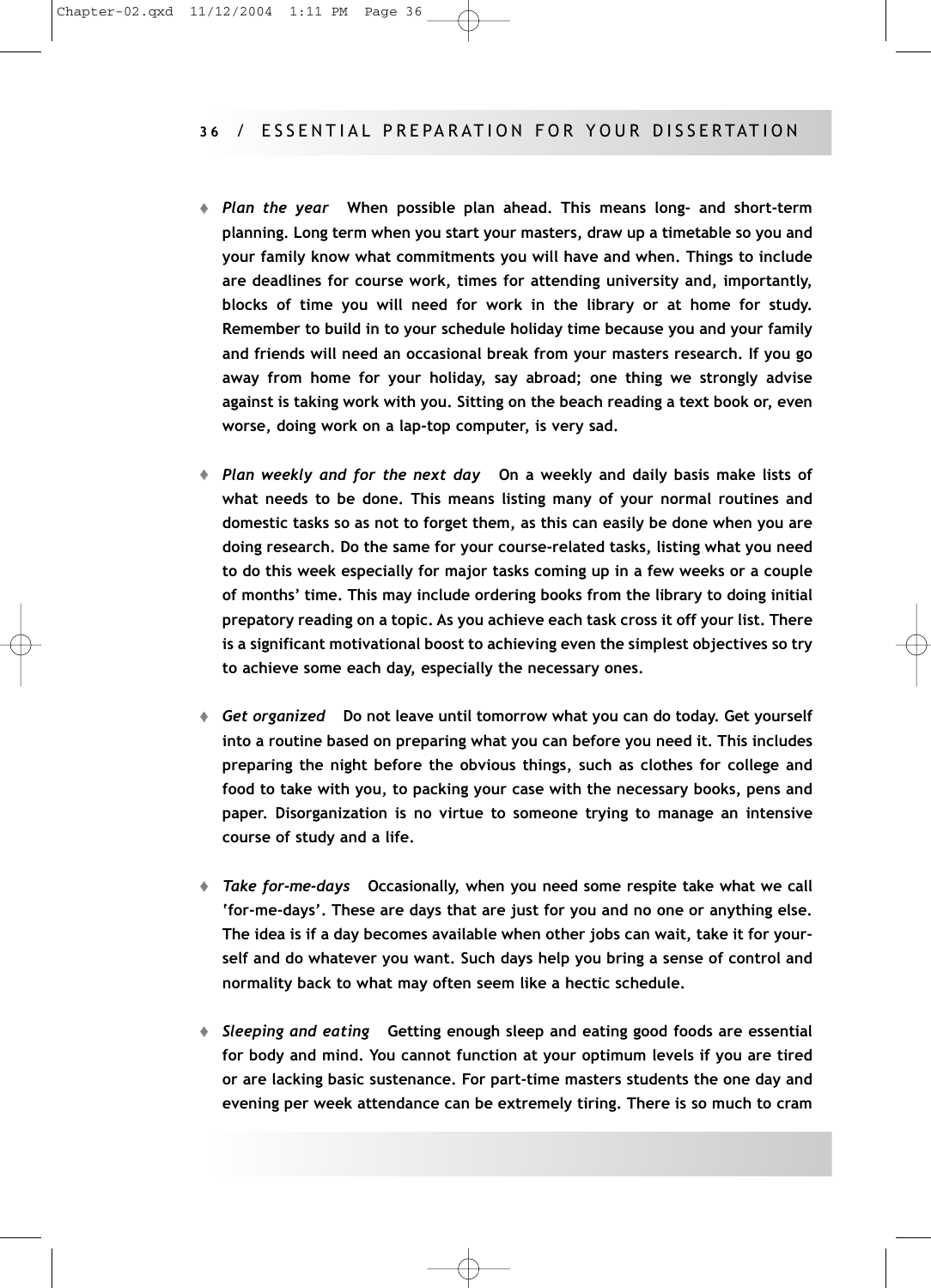### MANAGING YOUR TRANSITION TO MASTERS / 3 7

into the day in between formal classes and tutorials that pacing yourself becomes an important part of your attitude for managing yourself. This may mean finding suitable places where you can take a 20−30 minute nap in the middle of the day. Short sleeps in the day and before an evening session can be very beneficial. They will rejuvenate your mental ability and ensure that you maximize your time in classes. This may also mean ensuring you get enough sleep the day before college, taking care with alcohol the night before as this will severely impair your concentration because it will make you tired the next day. Remember not to work too late into the evening as this may also make you over-tired the next day. From our experience it is often good to set a time when you do not work beyond, such as 9.30 p.m. Also before you finish for a session make brief notes on what you need to do next, so that when you pick up a piece of work the next day you do not spend time thinking about where you were and what you were doing, but have a clear set of tasks to get on with.

Although some of these suggestions may seem a little patronizing the intention is to help you maximize what you can get out of your time, as an investment you are making in yourself, doing a masters. They are the general philosophy I follow that works for me. You need to find out what works for you. Planning and organizing your time and yourself will help you to avoid drifting and wasting, what is to you, valuable time and limited energies.

#### MANAGING YOUR TIME

You probably know a substantial amount about managing your time and, like most of us, know of the frustrations of making the most of our time and thinking that we can find more if only we tried harder. Many of the anxieties we face in modern life are time-related, caused by us not having enough time to do everything we would like and sometimes need to do. You cannot find any more time than you already have. Time is a finite resource that cannot be saved, increased or bought. You can, however, make more effective and efficient use of the time you already have. If we take this as our starting point we can begin to look at how we may reorganize our activities and this means changing some of our behaviours and the claim others have on our time.

The starting point for using your time more effectively and efficiently is finding the motivation and self-discipline to alter some of your behaviours and radically change some habits. Breaking any habit is not easily done, but it is often our habits which contribute to some of our anxieties about time. Making some very basic alterations to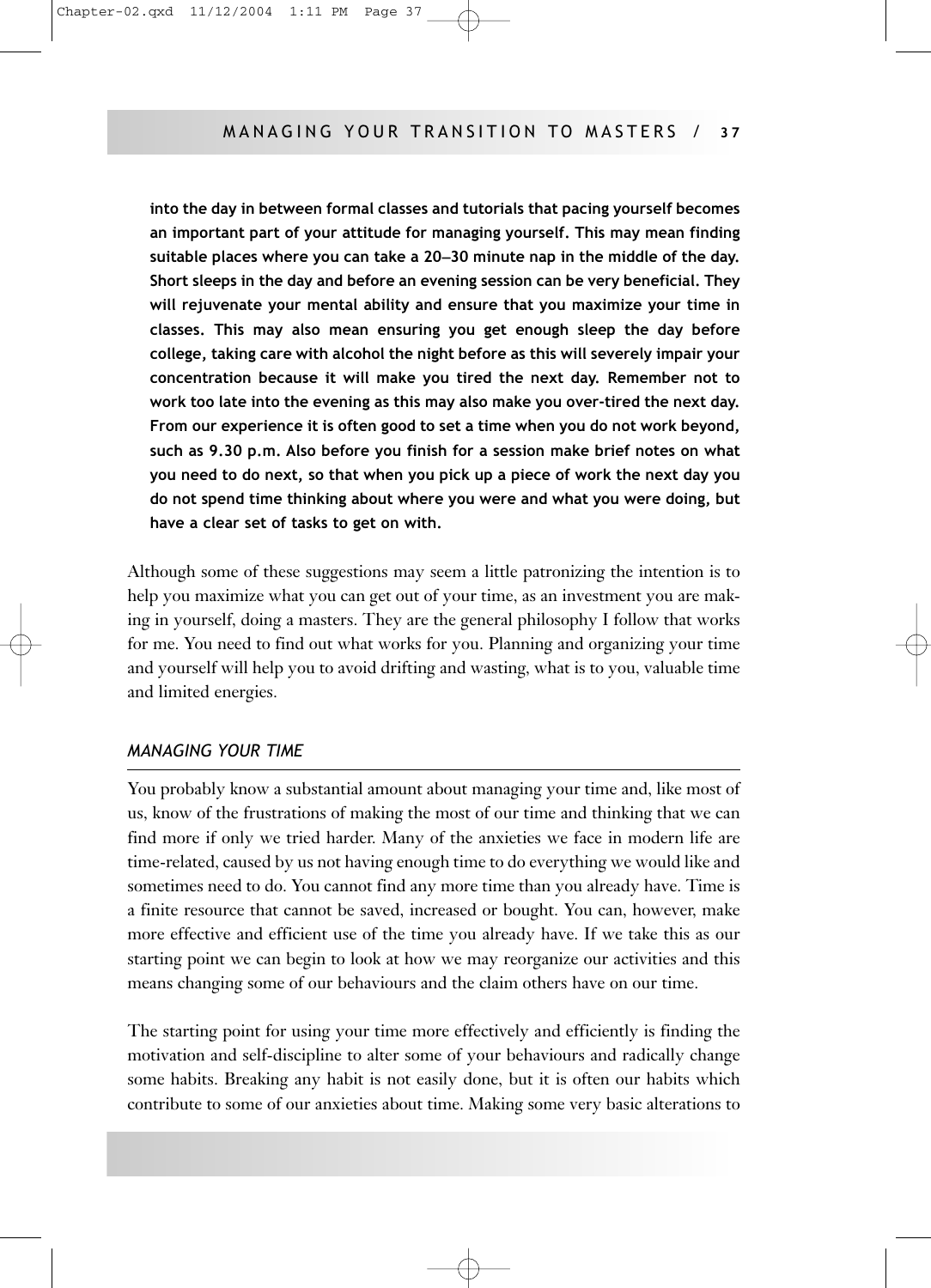#### 3 8 / ESSENTIAL PREPARATION FOR YOUR DISSERTATION

|           | Monday             | Tuesdav            | Wednesday   Thursday |                    | Fridav             | Saturday         | Sundav |
|-----------|--------------------|--------------------|----------------------|--------------------|--------------------|------------------|--------|
| Morning   | Domestic<br>stuff  | Study<br>2 hours   | Free                 | Shopping           | Domestic<br>stuff  | Shopping         | Free   |
| Afternoon | Work<br>$1-4$ p.m. | Work<br>$1-4$ p.m. | Work<br>$1-4$ p.m.   | Work<br>$1-4$ p.m. | Work<br>$1-4$ p.m. | Study<br>2 hours | Free   |
| Evening   | Keep fit           | Study<br>2 hours   | Classes<br>1 hour    | Classes<br>1 hour  | Study<br>2 hours   | Socializing      | Free   |

FIGURE 2.2 RECORD OF TIME USE

habits and behaviours will give you a pay-off in terms of 'time-space' to do the things you need to do and will give you a sense that it is you who controls your time and not others. From my own experience I offer the following suggestions on how you may better manage the time that belongs to you.

#### Get to know how you use your time

You need to look carefully at how you use your time. This means making a record, over a week or two, of your time use so you can analyse your behaviours. A simple log in the form of a chart will give you the data you need. Figure 2.2 shows a typical time log that will show you how you are currently using your time, while Table 2.1 will help you to identify behaviours and factors you allow to eat into your time.

Looking at this weekly schedule we can see that this person has about 10 hours for study. But in reality this may not be the case, as they allow a range of distractions and other people to take some of this valuable time. Therefore this person needs to:

see what they can take out of their weekly schedule;

- minimize some of the distractions; and
- minimize the claims others have on their time.

To implement some of these may not be popular with family and friends. But as we said earlier, if they support you then making small sacrifices in the claims they have on your time and even taking on some of your tasks and responsibilities are ways in which they can show their support. Figure 2.3 shows a revised weekly schedule and a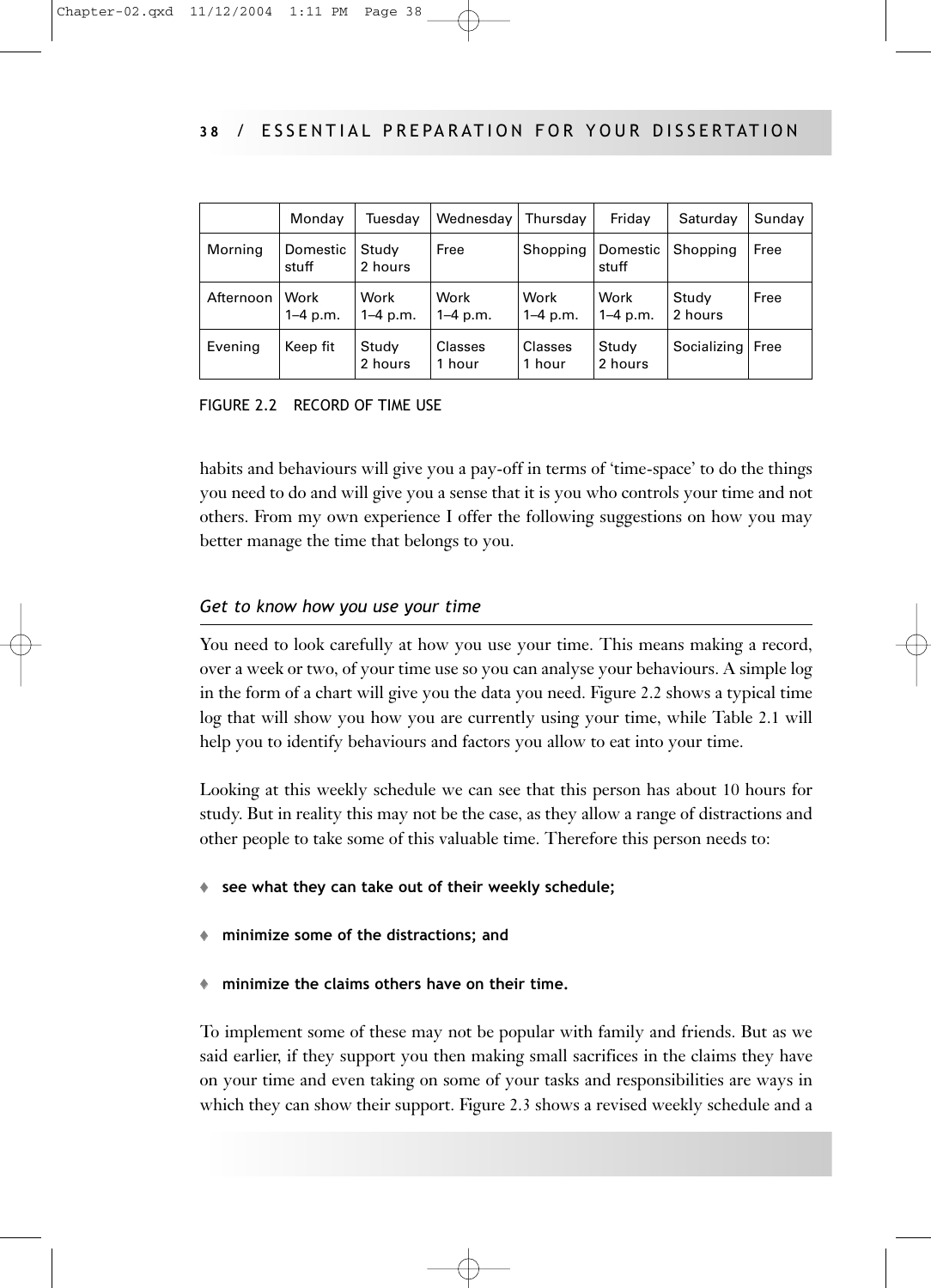#### MANAGING YOUR TRANSITION TO MASTERS / 3 9

#### TABLE 2.1 ANALYSING DISTRACTIONS

| Interruptions                                                                                                                       | <b>No</b> | <b>Yes</b>   | Actions to minimize                                                                                                                                                                                              |
|-------------------------------------------------------------------------------------------------------------------------------------|-----------|--------------|------------------------------------------------------------------------------------------------------------------------------------------------------------------------------------------------------------------|
| Telephone - I always<br>answer it and people<br>often call me.                                                                      |           | $\checkmark$ | Get an answer machine.<br>Do not answer the phone during<br>certain times of the day/night.                                                                                                                      |
| Prioritizing $-1$ often try<br>to do too many things at<br>once, many of which are<br>trivial tasks.                                |           | $\checkmark$ | Grade tasks into A tasks (urgent),<br>B tasks (important), C tasks (not impor-<br>tant). Do the A tasks in order and plan<br>the B tasks. Leave the C tasks.                                                     |
| Visitors – people tend<br>to call on me, at home,<br>at work, unannounced and<br>often only for a chat.                             |           | $\checkmark$ | Let people know when you are not<br>available and if they still call on<br>you strictly limit the time they<br>take from you.                                                                                    |
| Deadlines - usually<br>something comes up so<br>I miss some.                                                                        |           | ✓            | Plan as far ahead as possible<br>for research tasks and all other<br>important tasks. Establish time<br>in your schedule to gather the<br>information you need for tasks coming<br>up in the medium term future. |
| Procrastination – is what I<br>do best. I tend to put<br>things off or find other<br>things to do rather than<br>what is important. |           | ✓            | Say no to distractions.<br>Get into a routine of working<br>certain times of the day.<br>Set targets for each study session.<br>Stop making excuses, you are<br>responsible for yourself.                        |

list of actions the person intends to take to minimize distractions and the claims others have on their time.

#### Implement the main principles of time management

It is from these simple data and analysis that anyone can begin to re-claim the time that rightfully belongs to them. This may seem a little harsh but your time is like your money – why give it away or waste it so freely except, of course, on those goals, activities and persons in your life which are important? Managing your time therefore has a number of implications which will affect people close to you, but also how you are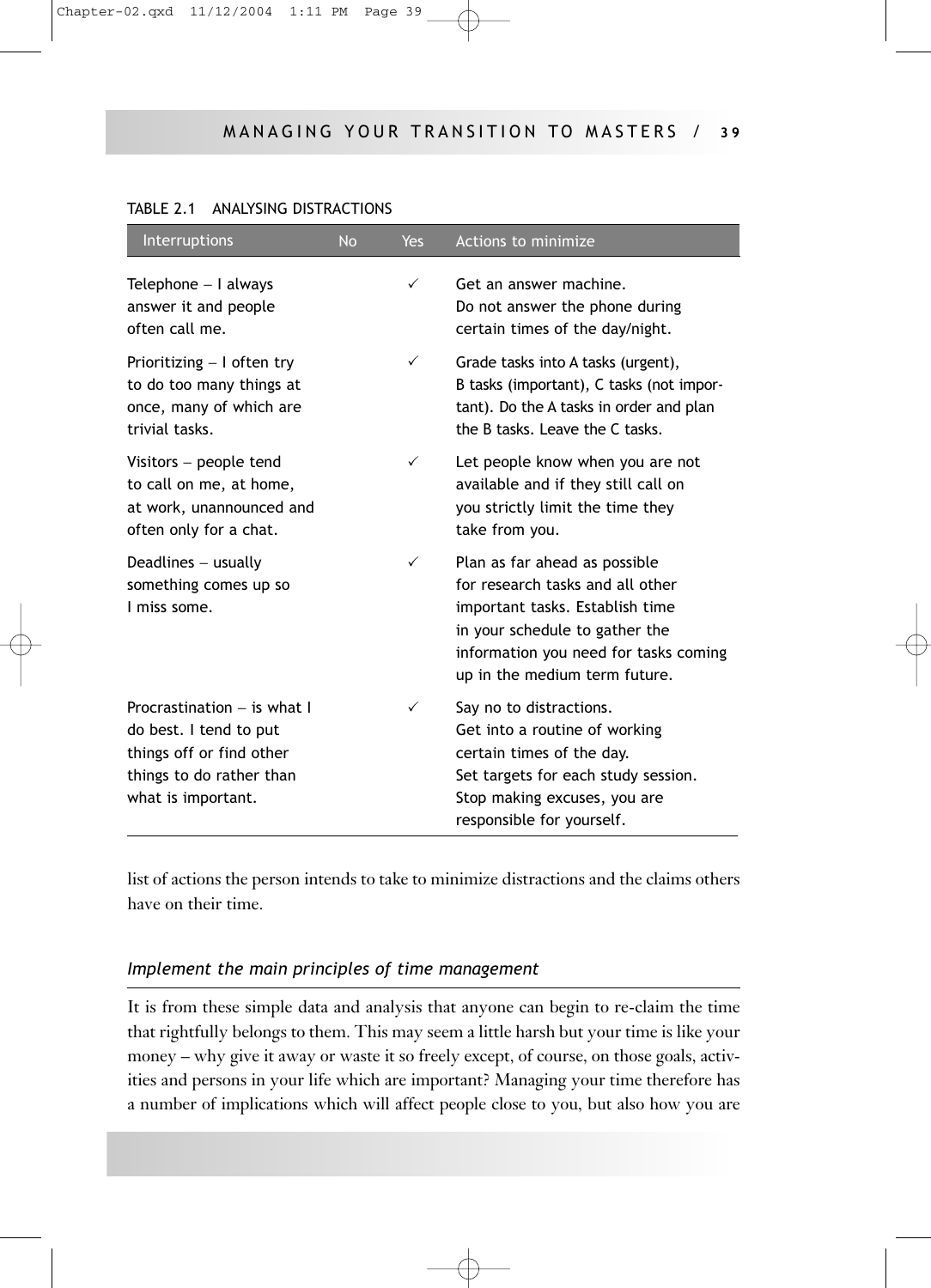#### 4 0 / ESSENTIAL PREPARATION FOR YOUR DISSERTATION

|           | Monday             | Tuesdav            | Wednesdav                | Thursdav           | Fridav                   | Saturday         | Sunday           |
|-----------|--------------------|--------------------|--------------------------|--------------------|--------------------------|------------------|------------------|
| Morning   | Domestic<br>stuff  | Study<br>3 hours   | Study<br>3 hours         | Shopping           | Domestic<br>stuff        | Study<br>2 hours | Study<br>3 hours |
| Afternoon | Work<br>$1-4$ p.m. | Work<br>$1-4$ p.m. | Work<br>$1-4$ p.m.       | Work<br>$1-4$ p.m. | Work<br>$1-4$ p.m.       | Shopping         | Free             |
| Evening   | Keep fit           | Study 2<br>hours   | Classes                  | Classes            | Study<br>2 hours         | Socializing      | Free             |
|           |                    | the train          | 30 minutes<br>reading on | the train          | 30 minutes<br>reading on |                  |                  |

FIGURE 2.3 REVISED WEEKLY SCHEDULE

seen and how you see yourself. Getting the balance between the different and competing elements of making life acceptable is what time management is about. Allocating and managing the time for these kinds of activities may, at times, be about managing the conflict between them and overcoming your want to do something other than what needs to be done. The following principles, shown in Table 2.2, may help you to manage such conflicts and at the same time change your time-using behaviours.

Implementing some of these suggestions and ones you think of may be a little painful at first. This is because we all miss things which we have become used to doing, but often when we reflect on these things we realize there was no real reason for doing them in the first place. You will have this time to do other, more important, things which will give you a better quality of life because you will be doing more real activities that are investments in your life and those around you.

#### MANAGING YOUR SPACE

A part of being organized is having a space of your own at home. Your research will generate a substantial amount of material which you need to have at hand to consult and the space to use. Articles, books, questionnaires, coding sheets, notes, card indexes, research diaries, literature search profiles, along with various stationery, take up space. We suggest that you make a space for a desk somewhere in your home. The key point is, get space for yourself to work in that is recognized as yours and which is not to be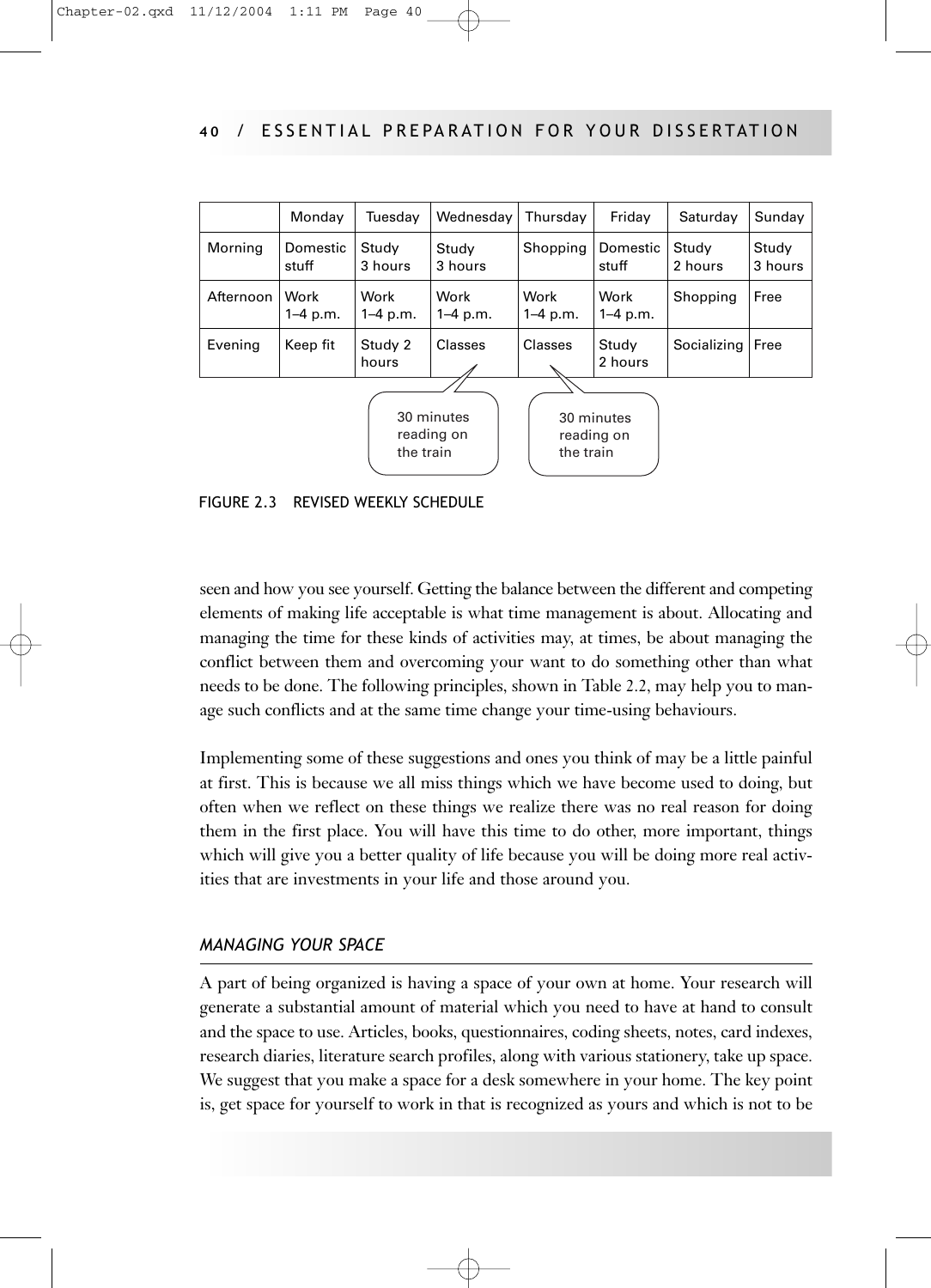## MANAGING YOUR TRANSITION TO MASTERS / 4 1

#### TABLE 2.2 KEY PRINCIPLES OF TIME MANAGEMENT

| Key principles                         | What they mean                                                                                  | Putting them into practice                                                                                                                                                                                                                                                                                                                                                                                                                                                                                                                                                                                                                   |  |  |  |
|----------------------------------------|-------------------------------------------------------------------------------------------------|----------------------------------------------------------------------------------------------------------------------------------------------------------------------------------------------------------------------------------------------------------------------------------------------------------------------------------------------------------------------------------------------------------------------------------------------------------------------------------------------------------------------------------------------------------------------------------------------------------------------------------------------|--|--|--|
| Do what is<br>important.               | Do not spend<br>time on low-priority<br>tasks and<br>unnecessary<br>activities.                 | Prioritize your tasks.<br>$\bullet$<br>Use daily and weekly task lists.<br>$\bullet$<br>Say 'no', do not take on extra work or<br>$\bullet$<br>responsibilities.<br>Do not aim for perfection.<br>$\bullet$<br>Stop doing some things like watching<br>$\bullet$<br>soaps on television.                                                                                                                                                                                                                                                                                                                                                     |  |  |  |
| Direct your<br>effort and<br>energies. | 20% of most<br>effort results in<br>80% of activities.                                          | Get organized so as not to waste time<br>$\bullet$<br>looking for things.<br>Plan your time use in advanced, but do<br>$\bullet$<br>not think planning is doing.<br>Do important intellectual tasks when<br>$\bullet$<br>you are at your best in the day.<br>Do not procrastinate by doing pleasing<br>$\bullet$<br>jobs which have no value to your<br>research.<br>Know what you are meant to be doing<br>$\bullet$<br>and do it.<br>Finish things and do not leave them.<br>Set deadlines and monitor them – even<br>$\bullet$<br>use a timer with an alarm.<br>Have a strict routine for domestic tasks<br>$\bullet$<br>and stick to it. |  |  |  |
| Reduce time<br>wastage.                | Using too much<br>time for some tasks<br>takes time that<br>could be used for<br>your research. | Set time limits for meetings with<br>٠<br>supervisors.<br>Remove distractions from your study<br>$\bullet$<br>space.<br>Minimize interruptions.<br>When you finish one job set up the<br>$\bullet$<br>next for your next study session.<br>Prepare in advance, e.g. food, clothes.                                                                                                                                                                                                                                                                                                                                                           |  |  |  |

Source: Adapted from Cameron, 1997: ch. 5.

disturbed. When setting up your space the following are suggestions which might help you to stay organized: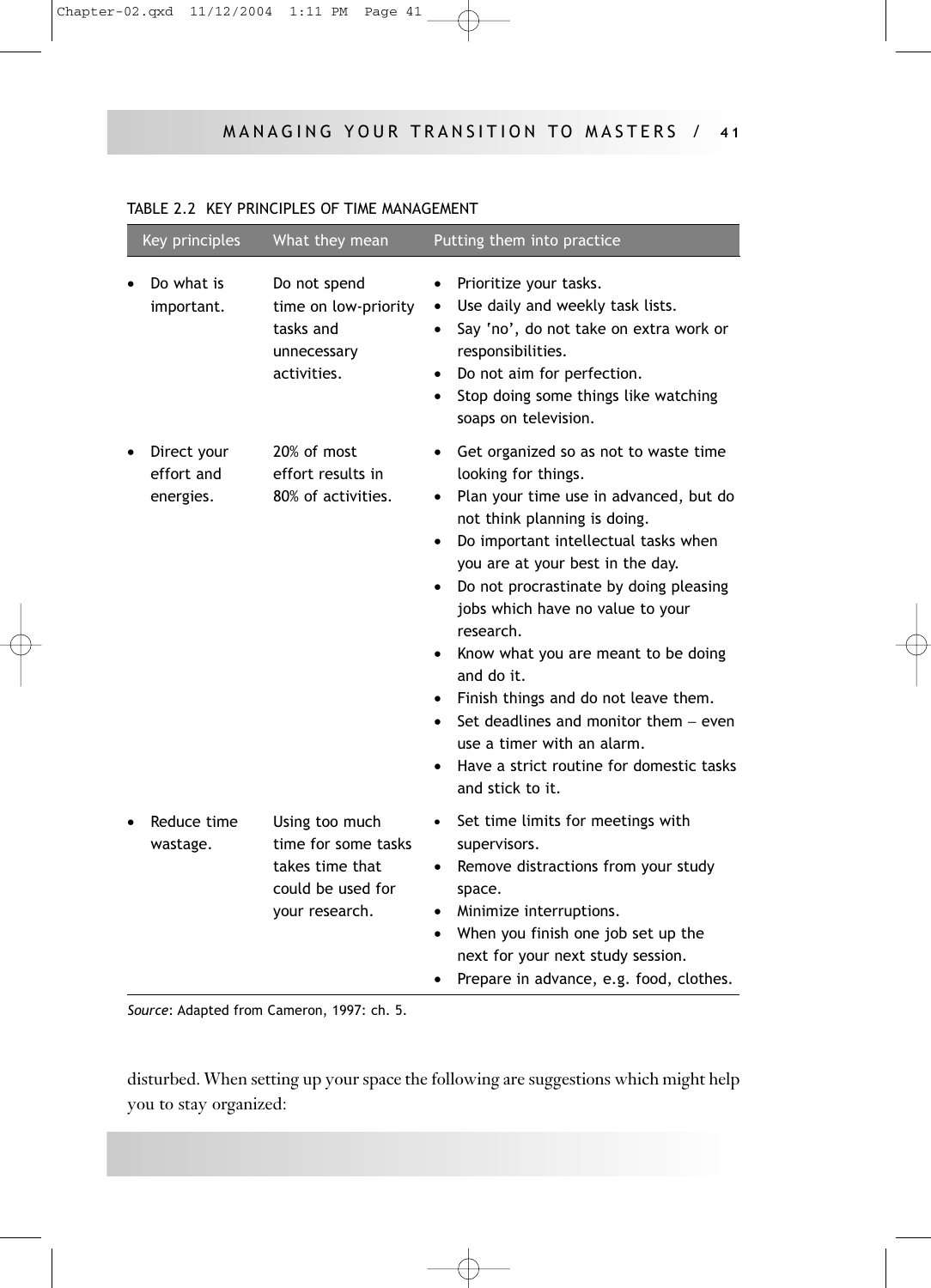#### 4 2 / ESSENTIAL PREPARATION FOR YOUR DISSERTATION

- ♦ Keep your materials organized in ring-binders, magazine boxes and folders. You will be amazed at how much stuff in the form of notes, handouts, photocopies, assessed course work, floppy disks and the like you will generate. It will become increasingly important that you can find stuff when you need it. There are few things more annoying than not being able to find an article you know you have and wasting an hour or more looking for it.
- ♦ Get equipped with all the necessary pens and paper and keep these on or near your desk. Note taking, jotting ideas, drafting and doing diagrams use up lots of paper, so make sure you have enough and do not have to waste time going out to get more. Do not overdo the stationery by spending money on expensive pens and desk aids. Cheap pens, paper, paper clips, Post-it notes and ring-binders are all you really need and anything else will waste money you could be spending on books.
- ♦ If possible have your space clear of distractions. Keep photographs and the phone and any other unnecessary stuff away from your work-space. This also goes for the biscuit tin and kettle as it is easy to reach for snacks when things are not going as you want.
- ♦ It may be that you have a personal computer. This is good but even with major advances in technology they still take up a substantial amount of desk space. Try to keep enough space for writing and spreading out your articles, books and notes.

#### MANAGING THE LONELINESS AND ISOLATION OF RESEARCH

Doing masters research can be a lonely experience. This is because apart from your supervisor you will, most probably, be the only one really interested in your topic. Friends and family will, as a matter of course, show an interest but will in the main not want to know the details of how your research is progressing. When things do seem as if they could be going better, family and friends may help with encouragement but will not be able to do much more than this. Only you will know what needs to be done and how to do it and, of course, it is supposed to be your research done by you.

There is no way to avoid the loneliness of research, but you can share the feeling with others. Your peers will know what it feels like to be doing research and having only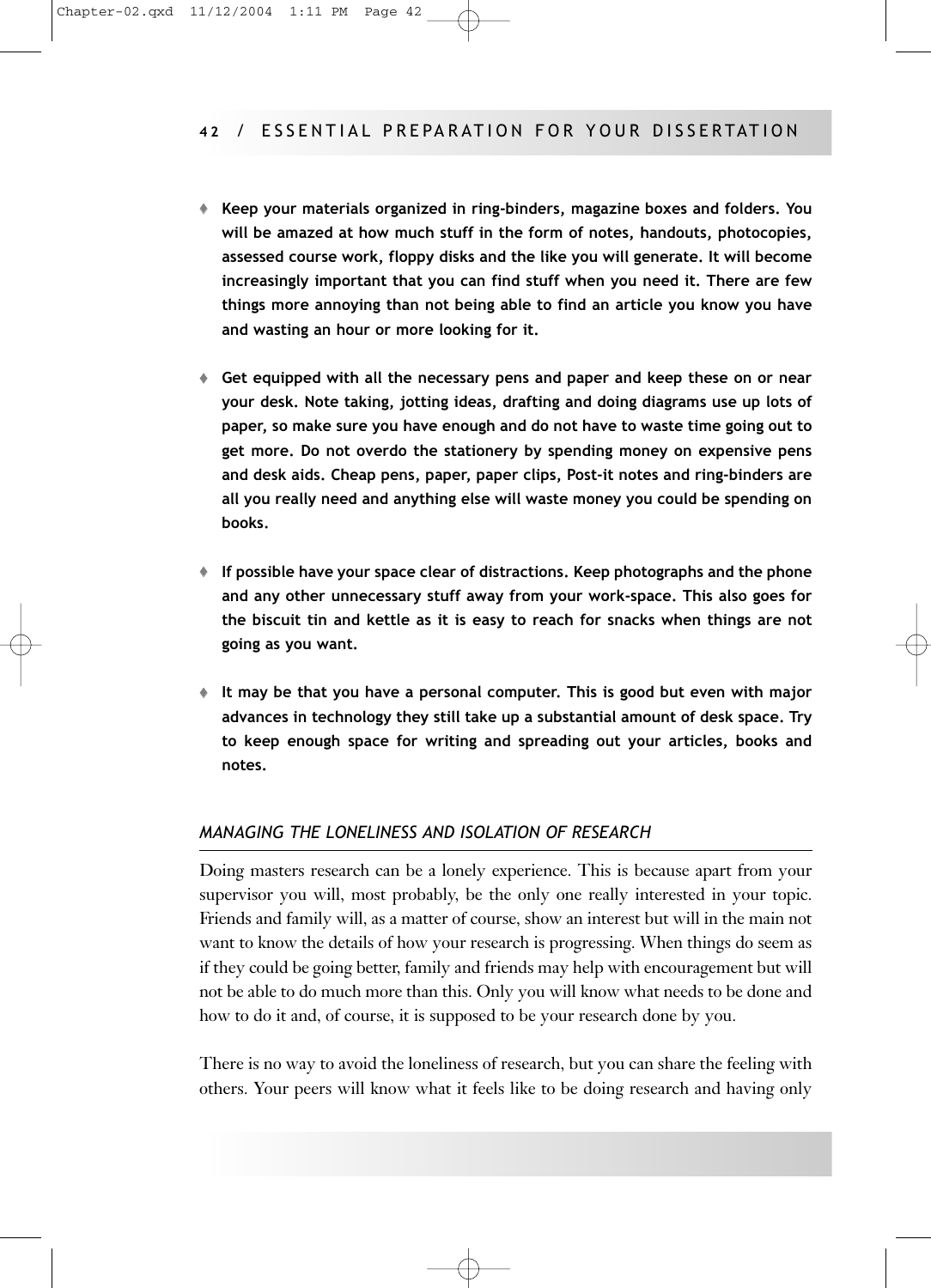MANAGING YOUR TRANSITION TO MASTERS / 4 3

one other person to talk to who knows what it is you are doing. The following are, therefore, some simple suggestions about how to manage the loneliness and to feel as though you are not the only one to experience this when doing your research.

- ♦ Establish peer support networks at the start of your masters course. These are small groups of people in your cohort who know the value of talking to one another in order to get the most out of the course you are all doing.
- ♦ Use the peer group network to identify the common issues and problems, and to discuss ideas and tactics to address these. Use Internet discussion facilities to set up a virtual group so that people unable to attend meetings can make contributions.
- ♦ Arrange regular meetings. Use these to focus on particular issues and problems that most of you seem to be experiencing. Think about inviting some of the doctorate researchers along to share their experiences and tactics for coping with doing research.
- Use the Internet discussion groups of previous cohorts to see what issues they identified and how they addressed them and use these as the basis for discussions among your peers.

Finding someone else to talk to about your research who understands what it is like to do research can be a help in overcoming the occasional bout of intellectual loneliness. Some degree of isolation is, however, an essential part of the research experience. The times you have on your own to read and think are the times when you will be expanding your intellectual capacity to understand, assimilate and engage, at increasingly higher levels of sophistication, with theory and argument.

#### **NETWORKING**

A good graduate school will provide you with opportunities to network with staff and researchers from within and external to your university. You may already be a good 'networker', but if not do not be put off by your lack of experience. Use any opportunities which present themselves to practise your networking skills. As with the other skills and abilities associated with becoming a member of the research community, mixing with your peers is something you can learn to do.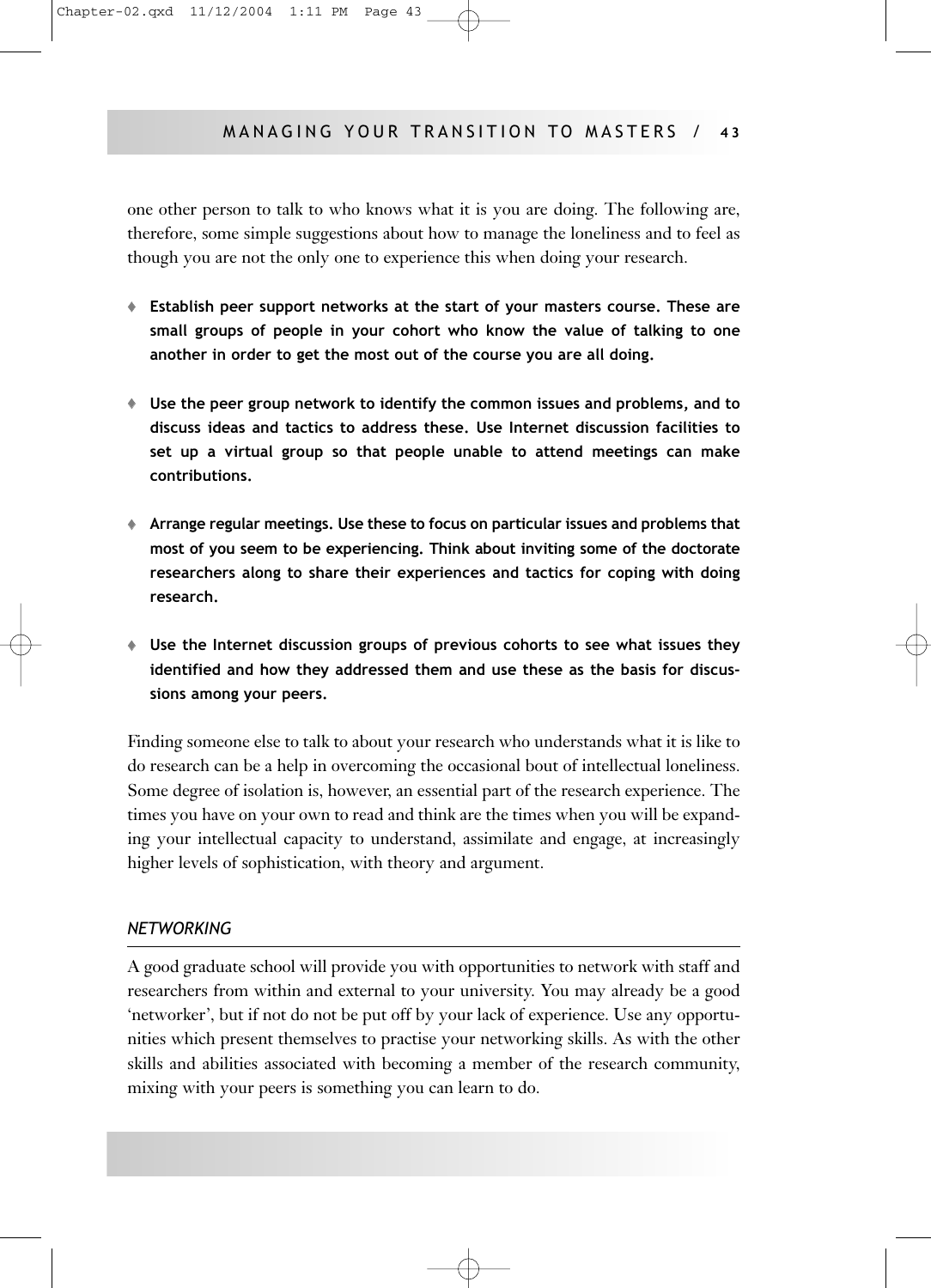#### 4 4 / ESSENTIAL PREPARATION FOR YOUR DISSERTATION

When an opportunity presents itself, such as at a research seminar or conference, talk to someone known for their research. Do not worry if you see yourself as a little shy. Remember that they do not know you and will be only too pleased to talk to you about research. It is also the case that persons you see as being extroverts are not always necessarily good researchers. From my experience some of the most detailed and conscientious research has been done by individuals who would, by their own selflabelling, call themselves shy. Whether you see yourself as a 'theorist', 'pragmatist', 'activist' or 'reflector', face-to-face communication is an essential part of your remit as a masters student.

## Life issues

The comments in this section may be construed as controversial. The issues discussed here are complex, not easy to present and will likely annoy some tutors and managers of educational institutions. In all walks of life people will encounter harassment or some form of discriminatory, sexist and exploitative behaviour (from staff as well as other students), and some students and staff may encounter racial or ethnic harassment. The comments that follow are from my postgraduates and illustrate some of the issues they have experienced. We make no claims for the generalizability of these, nor for any standing in research terms.

- 'I often feel very isolated from the everyday goings on in the Department, as an outsider, because their (male students and staff) conversations aren't usually about research…'
- 'I know I shouldn't but I always aim for perfection … I believe my work has to be better than anyone else's for it to be taken seriously … '
- 'Dr X is very critical and often dismissive of my work even though I know I work much harder and know far more than most of the men on our course.'
- 'Some of the staff seem to have one way of talking to the men on our course and another to the women. The men always seem to get praised for the slightest things and the women ignored … I often feel quite low after certain tutorials, especially when I have done a lot of preparation that wasn't acknowledged.'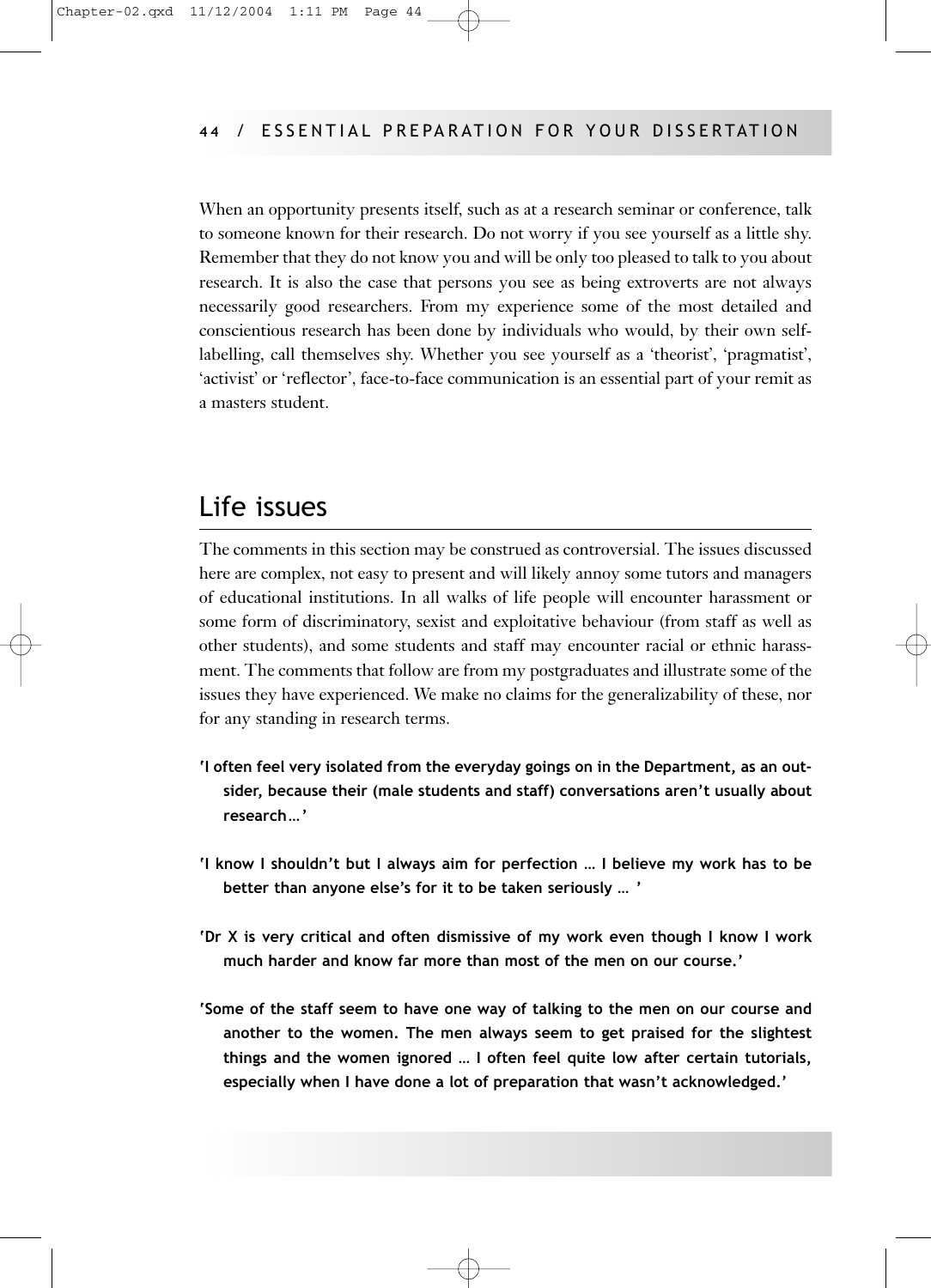MANAGING YOUR TRANSITION TO MASTERS / 4 5

- 'You have to be careful with some of the male students. If you say something in a seminar group that they haven't thought of, they will often repackage it and pass it off as their own. One of them is very fond of saying, "Yes, I thought the same."'
- 'Dr Y seems to target individual women. He hangs around the notice boards, and often stops you in the corridor or gets in the lift with you … and in the coffee bar he is often with a female undergraduate. Basically his conversations are too personal … He has even asked A and B if they would like a lift home.'
- 'A couple of them just don't realize that we have to be away by 3.30 to pick up our children … and see us leaving and interpret this as a lack of commitment.'

I believe these comments have some relevance, in that even from the standpoint of a male supervisor, I have witnessed some behaviours by colleagues (male and female) and from students that I have personally believed to be discriminatory, sexist and exploitative. If you have a grievance ensure that you have copies of the relevant policies for your university that cover equal opportunities, grievance procedures and codes of conduct. If you believe you are being subjected to any form of unfair treatment I suggest you do the following:

- ♦ make contemporaneous notes on all the details;
- ♦ if possible get your peers to make statements detailing what they have witnessed regarding your case;
- ♦ consult the policies of the university to see what formal procedures you can use to pursue your grievance; and
- ♦ if you do not want to make a formal complaint, then you can inform the course director, head of the department or the dean of faculty to make them aware and request they take all the necessary actions to stop the situation. Remember to make notes on any meetings you have with staff, letting them know you are doing so in the meeting itself.

Of course, the majority of supervisors are highly experienced and will do all in their power to make your time productive and enjoyable. The above comments are merely precautionary.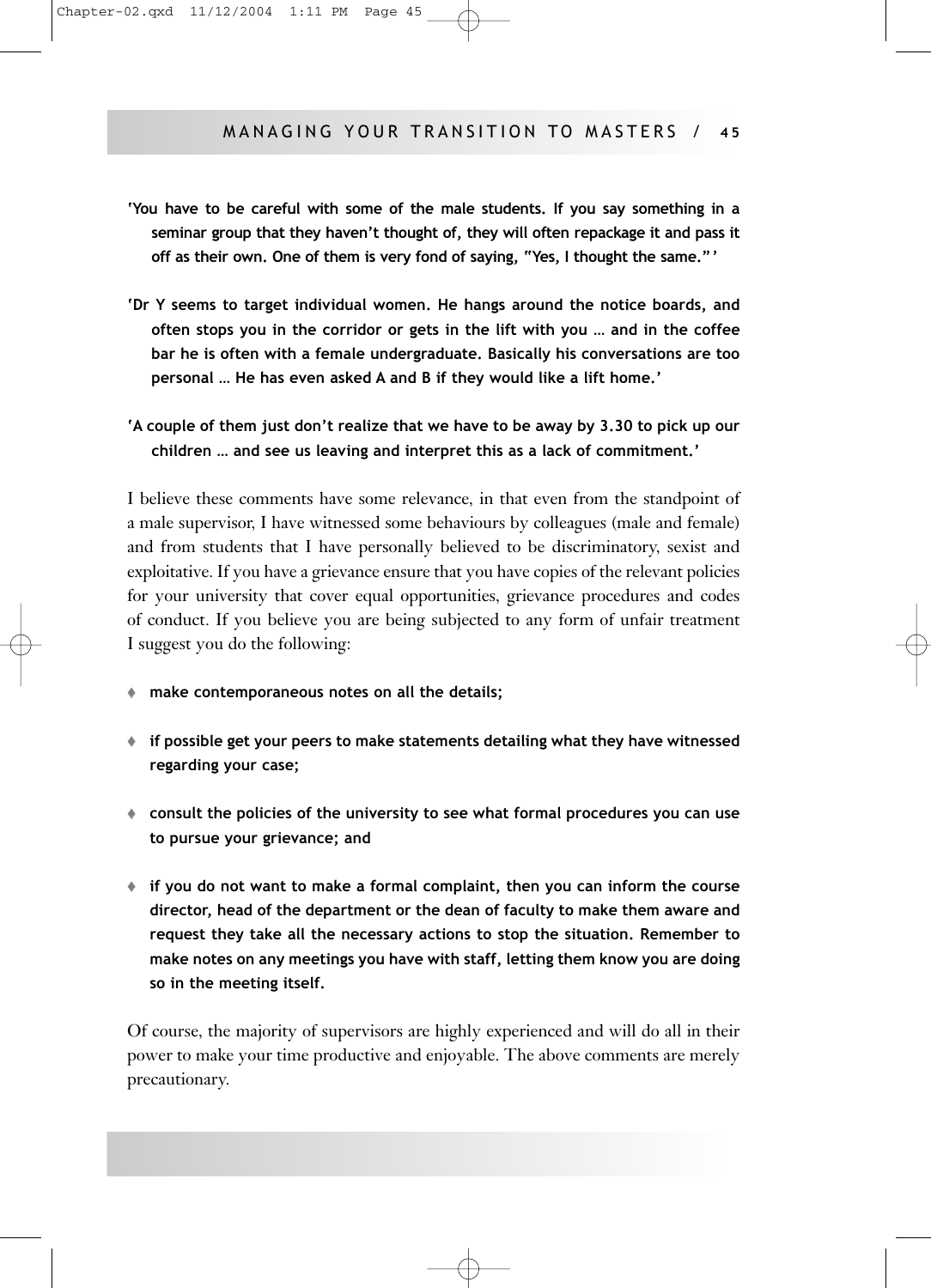#### 4 6 / ESSENTIAL PREPARATION FOR YOUR DISSERTATION

## Establishing a document control system

A masters dissertation will generate a lot of material which needs to be kept organized if you want to keep control of it and use it efficiently. You will need a system that works, and this does not mean a vague system based on filing everything on the floor. This is not to say that some floor space, if you can claim some, is not a good thing to have. Figure 2.4 gives an overview of the kinds and amount of materials you will need to manage when doing your dissertation.

Figure 2.4 does not really represent the substantial amount of stuff you will accumulate, but you will soon experience the reality of this as you get further into doing your dissertation. Therefore, before you get swamped with paper and computer files you cannot find because you forgot to make notes on them, think seriously

Further information on the management of the literature search can be found in Chapter 6, 'Searching and reviewing the literature'.

about your project management system – how you organize your records and materials so that they can be managed. The suggestions which follow are from *Doing a Literature Search* (Hart, 2001) which, in essence, is all about information collection and management, and from Orna and Stevens (1995) about the general principles of managing information during a research project.

The following are the kinds of routine tasks you need to start doing as a part of your document control system:

- ♦ Set up a physical filing system. Use a physical store to keep and index articles and copies of materials that you have made. You will collect many of these during your search. It is important to index and write an abstract for each of them and file them so that they can be retrieved when you need them.
- ♦ Set up files on your computer. Create and give consecutive file names to your bibliographies and working notes, and place these into directories on your computer. Put each chapter and parts of a chapter on separate memory devices to avoid over-writing and the loss of your data. Do not use an obscure software application but stick to common applications. Make a record in your search log of the names and content of your files and remember to delete files you do not need to avoid having multiple versions of a file on your computer and disks. Use easily recognizable file names, for example, 'ch1 introduction v1'.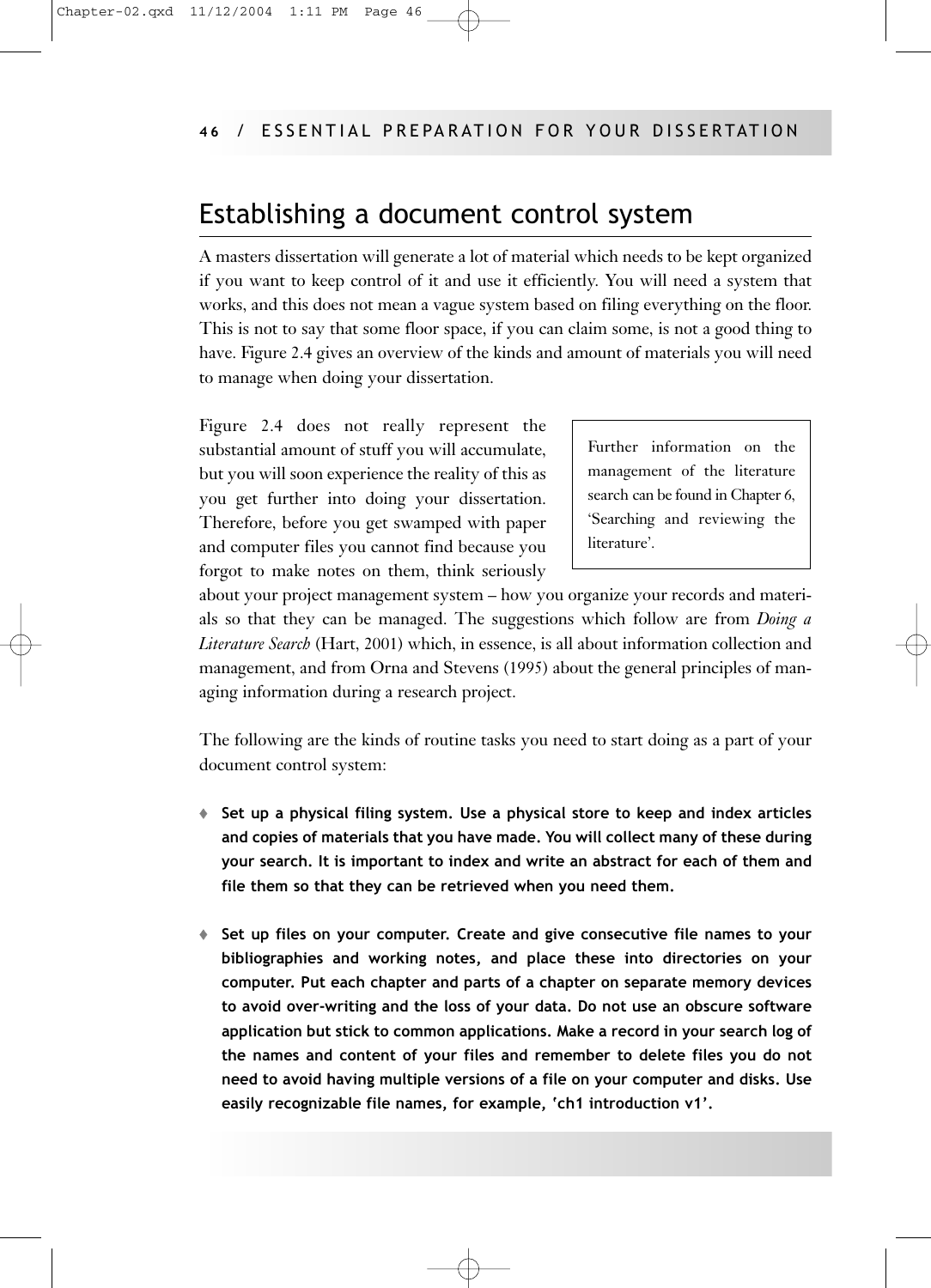MANAGING YOUR TRANSITION TO MASTERS / 47



FIGURE 2.4 DIVERSE ELEMENTS FOR MANAGING A MASTERS DISSERTATION

♦ Make back-up files of your computer files at least once each week. Keep these in a safe place. As well as making copies of your files onto other memory devices you can send them via e-mail to a friend who has consented to store your copies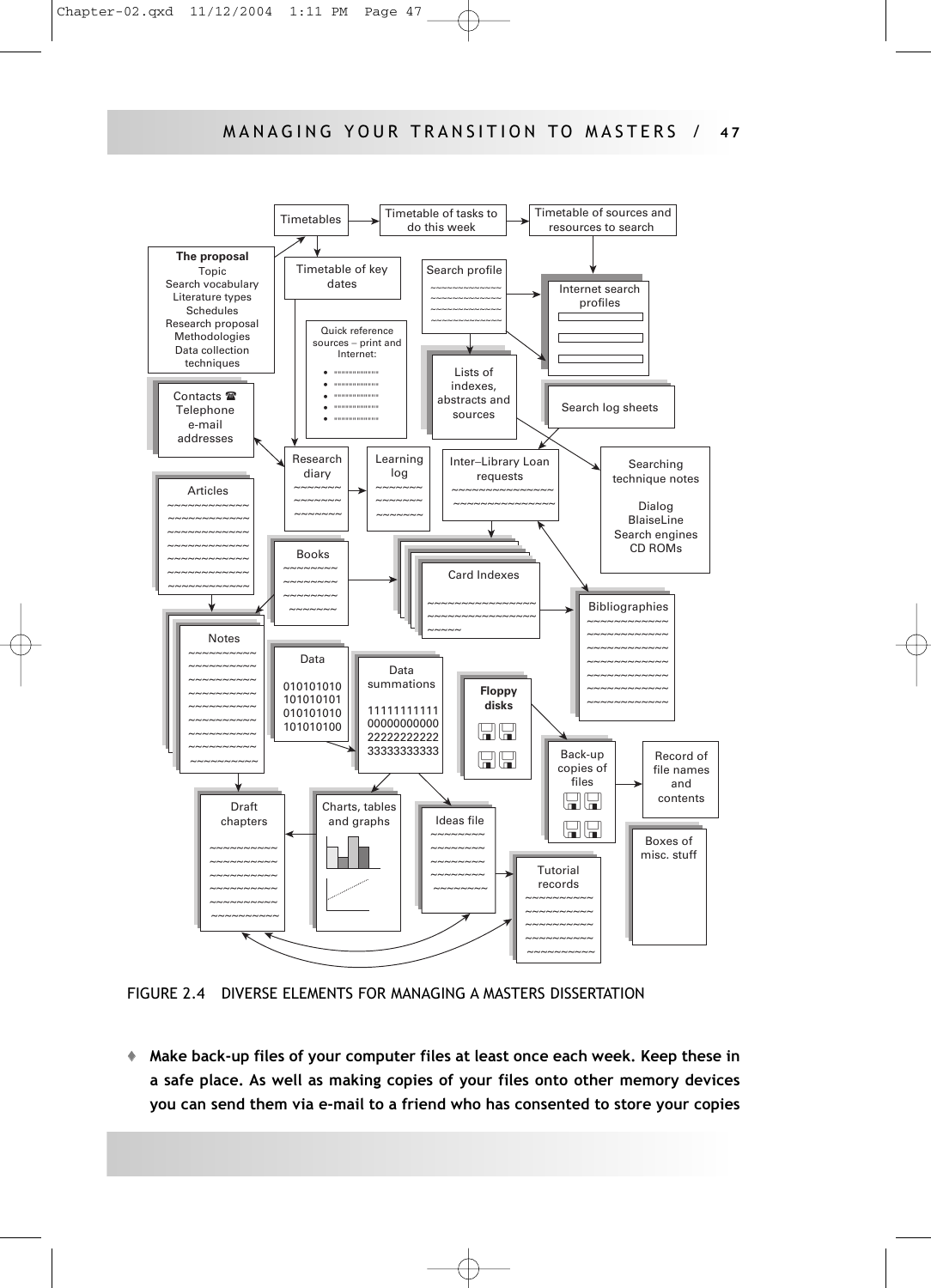#### 4 8 / ESSENTIAL PREPARATION FOR YOUR DISSERTATION

on their machine. You can do this by incorporating the file-back-up task into your timetable of tasks to be done. All too often disks are lost or damaged and with a back-up you will avoid retracing work you have already done.

Do printouts of your computer files as well as making copies of all your files after each time you work on one. Although this can be time-consuming, if by some chance a disaster does strike and you lose all your files, including the back-ups, at least you will have a hard copy to work from. Regular printouts will also give you material you can carry around with you to examine and analyse when you get the time.

#### CITING YOUR SOURCES AND CREATING BIBLIOGRAPHIES

As you identify relevant materials, such as articles, you need to record these in your bibliographies. It is important to take the citation details of every item you come across that you deem relevant to your research.

#### Citing references and attribution

You must keep full bibliographic details of items you find during your search. As you will probably have several sub-topics within your general topic, this means using your card index to construct several bibliographies in which some of the cards will be duplicates. Record the full bibliographic details of items that you have identified as relevant. The alternative is to try and remember the details, which is impossible, especially when you are likely to have 50 to 70 references for an undergraduate project and many more for a postgraduate dissertation or thesis. In *Doing a Literature Search*, Appendix 4, 'How to cite sources'*,* you will find suggestions on how to cite references for a range of material including the Internet, but for further advice and updates see websites such as the following, which give links to the major sources on how to cite materials:

- ♦ Librarian's Index to the Internet (http://lii.org/).
- ♦ The World Wide Web Virtual Library (www.spaceless.com).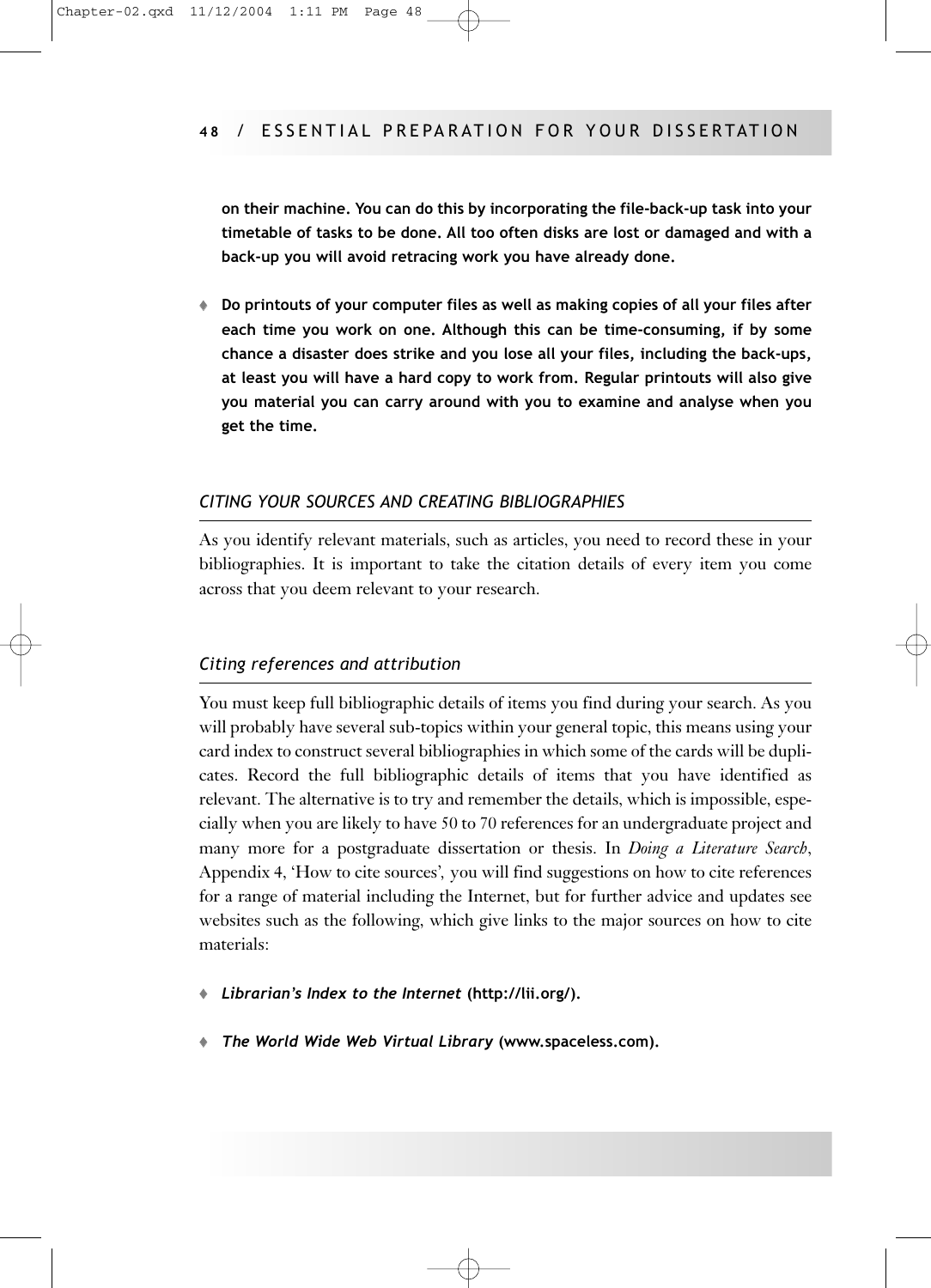#### MANAGING YOUR TRANSITION TO MASTERS / 4 9

The full citation of other people's work is essential: this is known as 'attribution' – the scholarly standard of acknowledging where ideas in your own work have their origins. Not only is it unethical to use someone else's work without referencing it, but it can be an infringement of copyright to do so. Therefore make a record of the bibliographic details of work you consider relevant to your topic to ensure that you acknowledge the work of others that you use in your own research.

#### Creating bibliographies

There are various methods you can use to construct and maintain a bibliography. The manual method amounts to establishing a card index with each item being indexed on to one or more cards. The cards are then arranged in some logical order, say, alphabetically. However, given the massive amount of literature available,

Tip: you can print out the bibliographic details of articles and books from your searches of CD ROMS and stick them on to cards to save writing them out by hand.

many researchers use electronic means to store, organize and retrieve citations. There are a number of ways a personal computer can be used to create a personal bibliography. In practice it is easier to record bibliographic items first on cards and then to transfer these to a personal computer. A simple card index for book materials might look like the example shown in Figure 2.5.

A range of software for constructing bibliographies is widely available. Some people adapt word-processing packages, while others invest in dedicated software. Even the most simple of word-processing packages can provide a means to produce lists of items that can be regularly updated. The more sophisticated packages enable the researcher to print selections of records in a variety of formats for different document types. One of the most popular commercial bibliographical packages is *ProCite*, from CiteWise.com (a division of Cherwell Scientific).

The key advantages of electronic databases are:

♦ you can extract bibliographical records in a variety of predetermined formats to suit different needs, for example, the different requirements of different journals;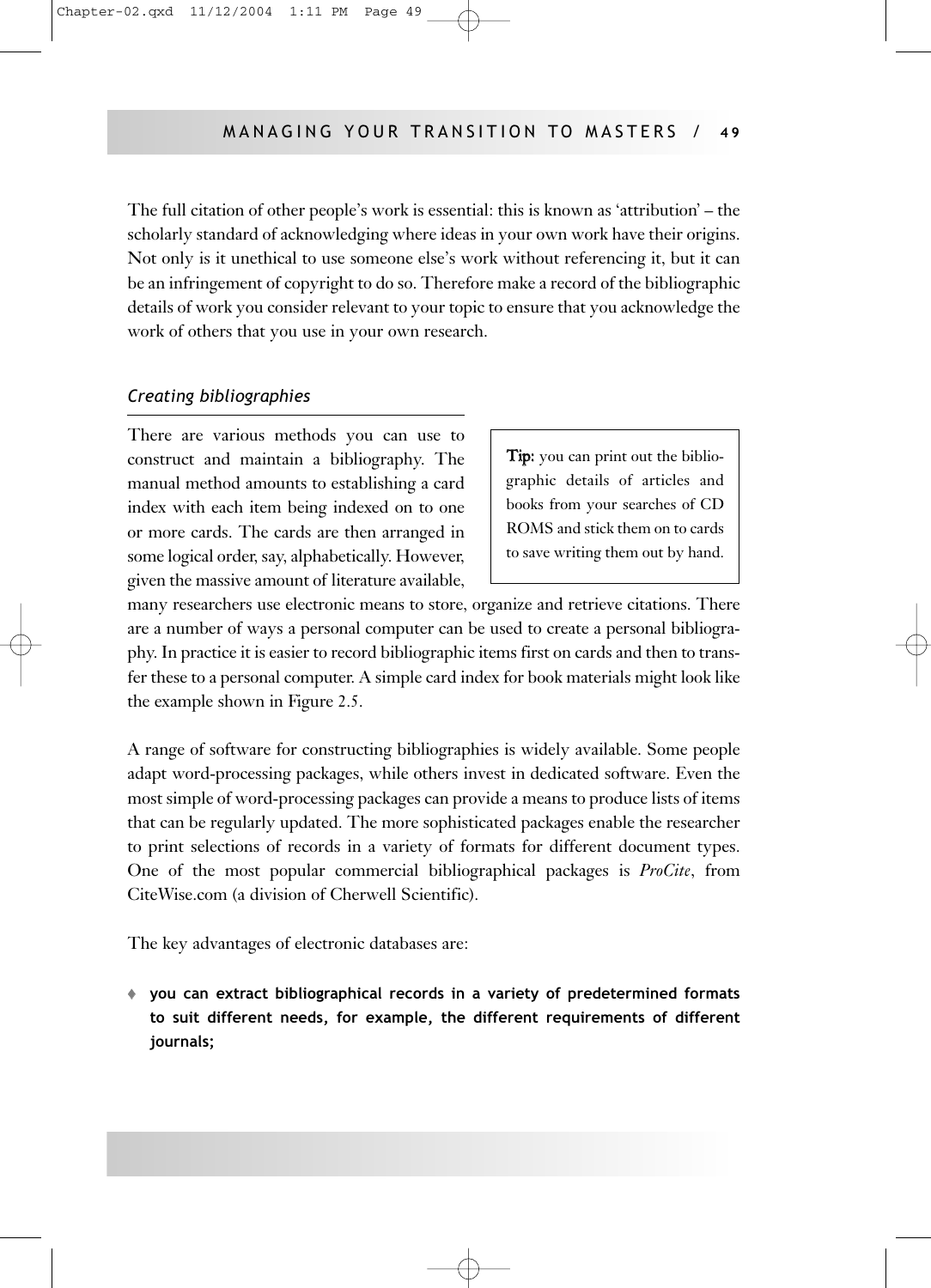#### 5 0 / ESSENTIAL PREPARATION FOR YOUR DISSERTATION



| Hart, C. | 1998 |
|----------|------|
|----------|------|

Doing a Literature Review: Releasing the Social Science Research Imagination. London: Sage

FIGURE 2.5 EXAMPLE OF A CARD INDEX

- ♦ you can search the bibliography using key words;
- ♦ you can automatically arrange the items according to different criteria, for example, date of publication, by author or by key word;
- you can check the spelling of author names and titles in your text;
- ♦ you can add notes to annotate the record;
- ♦ you can download data from CD ROM and online databases into the bibliography;
- ♦ you can make automatic changes to the typography to meet the needs of different journal styles;
- ♦ you can edit records easily and transfer them to other parts of the database; and
- ♦ you can copy all or part of the database to create a card index that you can carry with you when you need to check something, say in the library.

#### USING THE COMPUTER

It will be expected, by your university, that you have a computer that is capable of being used to produce a dissertation. This normally means that it will have the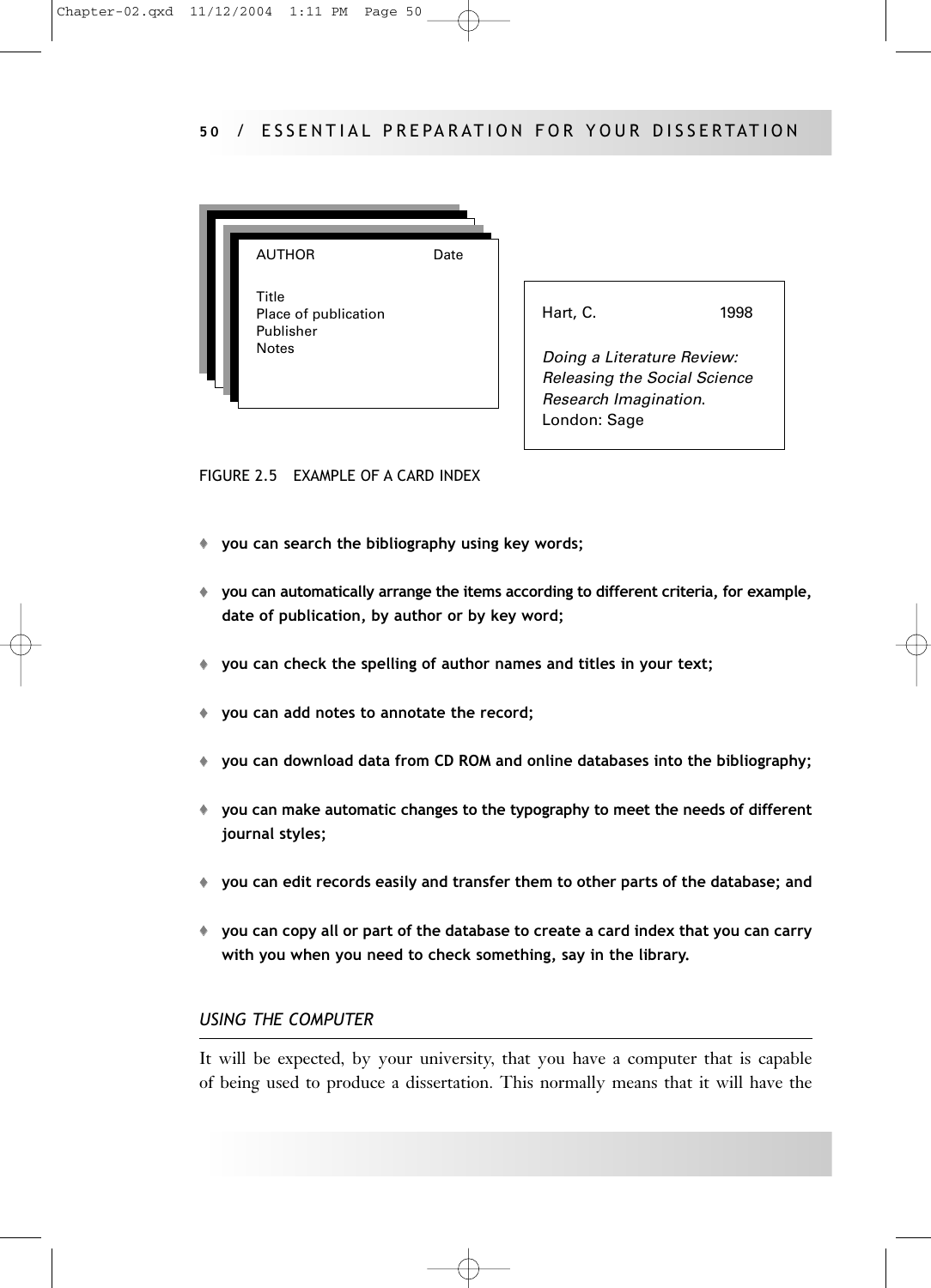## MANAGING YOUR TRANSITION TO MASTERS / 5 1

necessary capacity and software to enable you to produce text, figures, tables and graphs and that it is connected to the Internet. There will be computers you can use at your university; some will be for specialist searching of databases not available to the general public and some to enable you to do statistical analysis of data.

A computer is an essential tool that will help you to produce your dissertation. While we cannot give any guides to specification because these change so fast, I do recommend that prior to starting your masters course you obtain information on what computers and kinds (and versions) of common software they use. It will make such things as word-processing much easier if you use the same software package as used on the university's computers. This will ensure that you have compatibility and can get on with work when you are at university or at home.

## KEEPING A RESEARCH DIARY AND A LEARNING LOG

It is very important to maintain a diary of your activities when doing your research. We are using the word diary in the sense of research as well as in the conventional sense of a calendar of dates. The main reasons for keeping a diary are:

- you can plan key dates in advance and agree deadlines;
- ♦ you will then be able to plan your work so as to meet your deadlines; and
- ♦ contacts, web addresses, details of books and so on can be noted in your diary and transferred to your other files at a later date.

Your diary is in effect a log of your research. It will become a record of what you did, when you did it, with what and what the outcomes were. It will become a reminder of what needs to be done and what things, such as inter-library loans, need to be followed up. Your diary is then a working document and a source of information for your dissertation. As a record of your activities your diary will provide you with the necessary details to help you evaluate your research, and this is usually included in the concluding chapter of your dissertation.

One method of keeping a research diary is to use it in two main ways. The first is as a plan of your activities, as you would use a conventional diary. The second is to use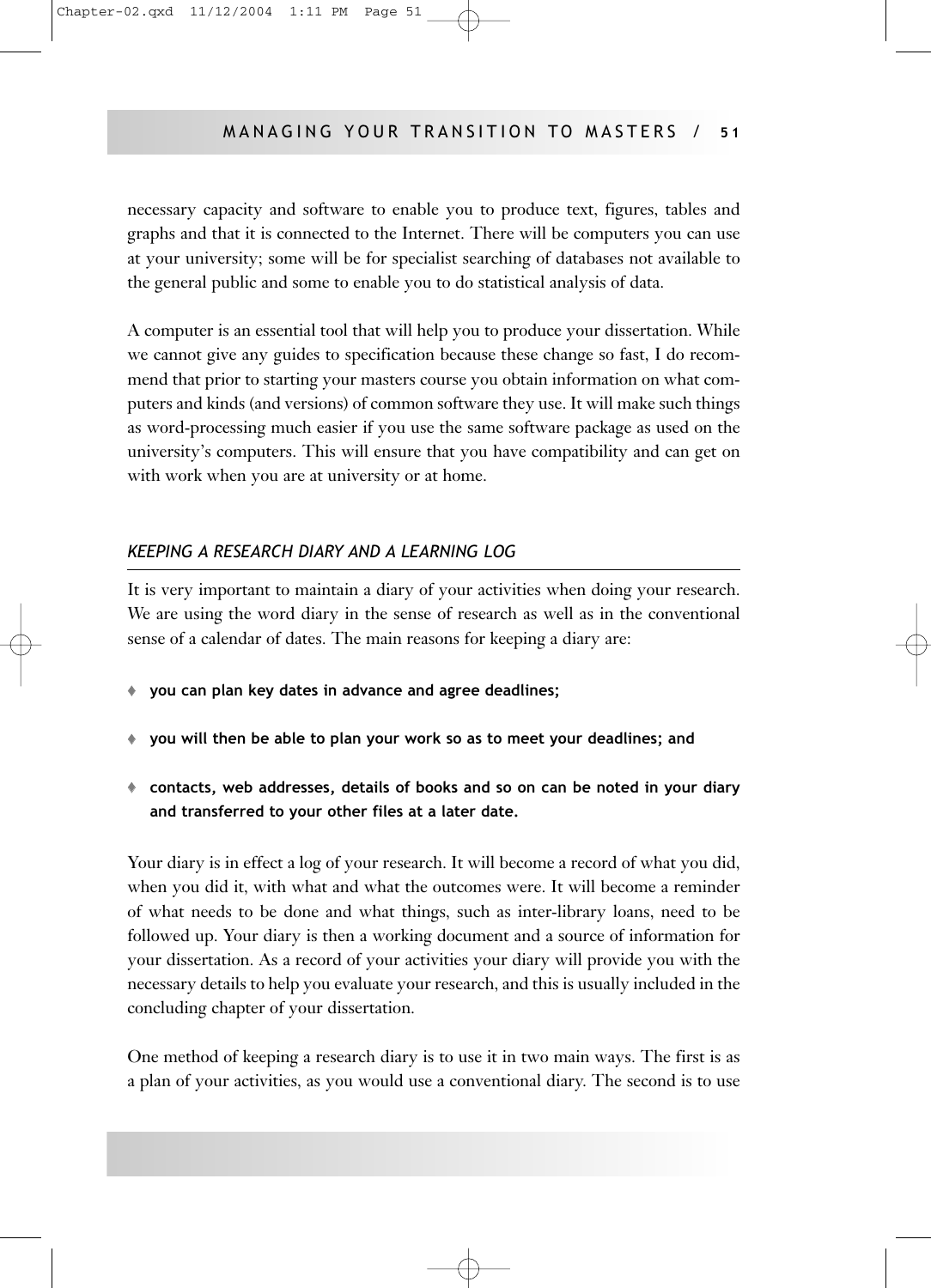#### 5 2 / ESSENTIAL PREPARATION FOR YOUR DISSERTATION



FIGURE 2.6 THE LEARNING CYCLE Source: Adapted from Kolb et al., 1984.

it as a learning tool. This means that every time you think you have acquired new knowledge, a different viewpoint or skill, you make a note of what it is and how it was acquired. Figure 2.6 shows this as the learning cycle. This figure is derived from the work of Kolb, Rubin and MacIntyre (1984), who suggest that learning can be viewed as a circular process where experience is followed by attempts to make sense of that experience through reflection and contemplation. A part of this is conceptualizing the nature of the experience in more abstract terms in order to think about how its principles may be adapted and applied to other situations, often experimenting with them to see what happens. The whole process then begins again, going around as if circular. This approach can be used when things go right and when they go wrong. For example, when you have a block in thinking you can reflect on how it was overcome to think about its nature and possible causes. The irony here should not be missed. In practising this approach you may soon come to realize that perfection is not what is required and that it is a sign of your growing confidence the more you come to see and do only that which is required.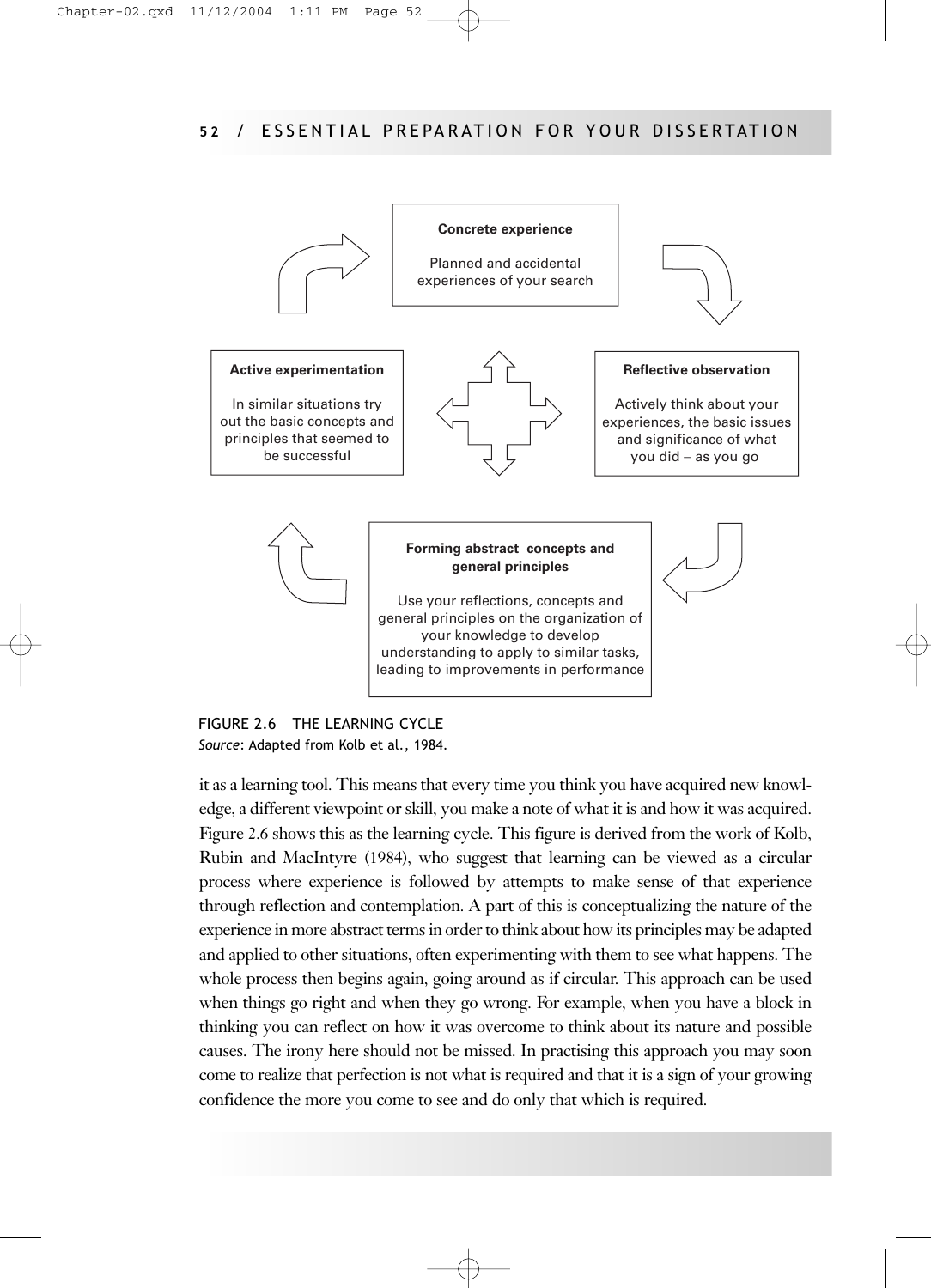#### MANAGING YOUR TRANSITION TO MASTERS / 5 3

This approach to learning has links to the learning styles we introduced in Chapter 1. As an activist you will learn how to conceptualize, as a reflector you will learn to experiment, as a pragmatist you will learn to reflect and as a theorist you will learn look for experiences. The more you do the more resilient in attitude and behaviour you will become and this will show in the increasing levels of attainment you will be achieving. This will also show in your increasing resourcefulness in that you will learn and be able to apply an increasing number of techniques to learning. Finally, the more you learn and are able to achieve will be in part due to your increasing capacity to reflect on and about your experiences to such a degree that your analytical abilities will reach depths you never thought possible for yourself. This is the promise of masters research, but for now once you have begun the habit of *learning how to learn* you will soon experience, to greater degrees, the different learning styles. This will mean you will not only develop as a person, but you will be able to do many more things than you previously thought possible. In this way you will acquire, in addition to skills, a range of attitudes and qualities which are essential for the capable and confident masters graduate.

### SUMMARY OF THIS CHAPTER

This chapter has attempted to provide guidance on how to manage the transition from work or undergraduate studies to doing a masters and has emphasized the following:

- It is important to establish a balance between your research and your 'real' life.
- ♦ You need to organize yourself and your materials for effective and efficient working.
- Time management is an absolute for most successful dissertations.
- ♦ Use your experiences as an opportunity to learn new ways of learning and working and by doing so you will become more resilient, resourceful and be able to reflect on how you learnt and so be able know how to learn more.